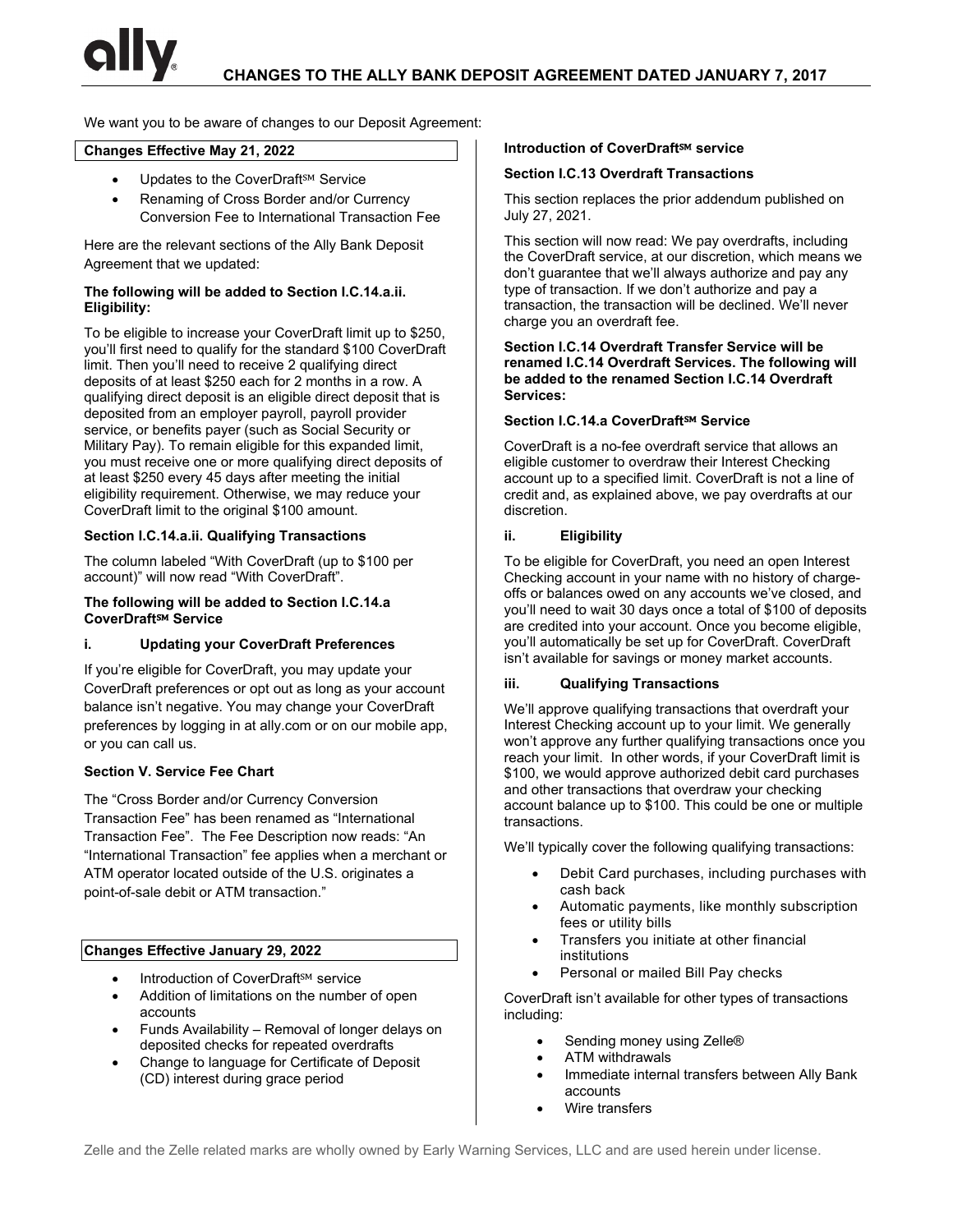It's important to know that although we provide CoverDraft up to a certain limit, your account could go further negative for other reasons. One example of that is a gratuity or a tip at a restaurant if your original bill (without gratuity or tip) was under your CoverDraft limit but the gratuity or tip pushes it over that amount.

We don't include your CoverDraft limit as part of the available balance for your Interest Checking account.

If you've enabled Overdraft Transfer Service on your checking account, we'll transfer money in \$100 increments from your linked savings or money market account when you don't have enough to cover a transaction, prior to using CoverDraft to cover any qualifying transactions, up to your available limit.

The Overdraft Activity Chart below provides information on the types of overdraft transactions we may pay or decline, depending on whether CoverDraft is active on your account. Transactions that are eligible for CoverDraft are, as explained above, paid at our discretion.

| <b>Transaction Type</b>                                             | <b>With CoverDraft</b><br>(up to \$100 per<br>account) | Without<br>CoverDraft     |  |
|---------------------------------------------------------------------|--------------------------------------------------------|---------------------------|--|
| Debit card one-time<br>purchase (including<br>merchant<br>cashback) | Eligible                                               | Declined                  |  |
| Debit card<br>reoccurring                                           | Eligible                                               | Declined                  |  |
| <b>ACH</b> withdrawal                                               | Eligible                                               | Paid at our<br>discretion |  |
| <b>Zelle transfer</b>                                               | Declined                                               | Declined                  |  |
| Check withdrawal                                                    | Eligible                                               | Paid at our<br>discretion |  |
| Wire transfer                                                       | Declined                                               | Declined                  |  |
| ATM withdrawal                                                      | Declined                                               | Declined                  |  |

# **iv. Paying Back CoverDraft**

When you deposit or transfer money into your Interest Checking account, we'll apply it to your overdraft balance. You authorize us to apply any deposit, including direct deposit, to cure any overdraft in your checking account.

CoverDraft isn't a line of credit. You'll owe us as soon as your account balance goes below \$0, even if we don't immediately take action to restrict your account.

We don't charge interest on any outstanding overdraft balance, but you'll need to cure your negative account balance as soon as possible.

# **v. Curing a Negative Balance; Loss of Ally CoverDraft Eligibility and Account Closure**

We may restrict your ability to make additional withdrawals and may suspend your ability to use CoverDraft in the future if you don't cure your negative balance within 14 calendar days of initially overdrawing your account.

We may close your Interest Checking account if you don't cure your negative balance within 45 calendar days of overdrawing your account.

# **vi. Our Rights to Repayment**

You authorize us to charge any Ally Bank deposit account you own for money you owe us to cure any overdraft.

We may provide information to credit reporting agencies for accounts closed due to a negative balance. We reserve the right to use any and all legal options and remedies available to us in order to collect money you owe us, including in the event of fraud, misrepresentation, or other illegal activity.

# **vii. Cancelling CoverDraft**

We may suspend or terminate your use of CoverDraft for any reason at any time – for example, if we find you're abusing CoverDraft or violating your agreement with us.

We aren't liable to you or any third party for any costs, fees, or losses associated with the termination of your access to CoverDraft, including (but not limited to) insufficient funds fees, late fees, legal fees, or other charges.

## **Section I.C.14 Overdraft Transfer Service will now be I.C.14.b Overdraft Transfer Service**

The following sentence is added to the end of this new section: If you have CoverDraft on your checking account, it may cover any qualifying transactions, up to your available limit, if you don't have enough money in your linked savings or money market account to cover a transaction.

## **Addition of limitations on the number of open accounts**

# **Section I.B.1 Opening an Account**

The following section will be added: d. Account Limitations: We impose a limit on the number of checking, savings, and money market accounts and CDs you can have open with us. This includes accounts in which you're an owner or joint owner or accounts in which you act within a fiduciary capacity.

## **Funds Availability – Removal of longer delays on deposited checks for repeated overdrafts**

## **Section III.F Funds Availability - Longer Delays May Apply**

The following exception hold is removed: 4. You have overdrawn your account repeatedly in the last six months.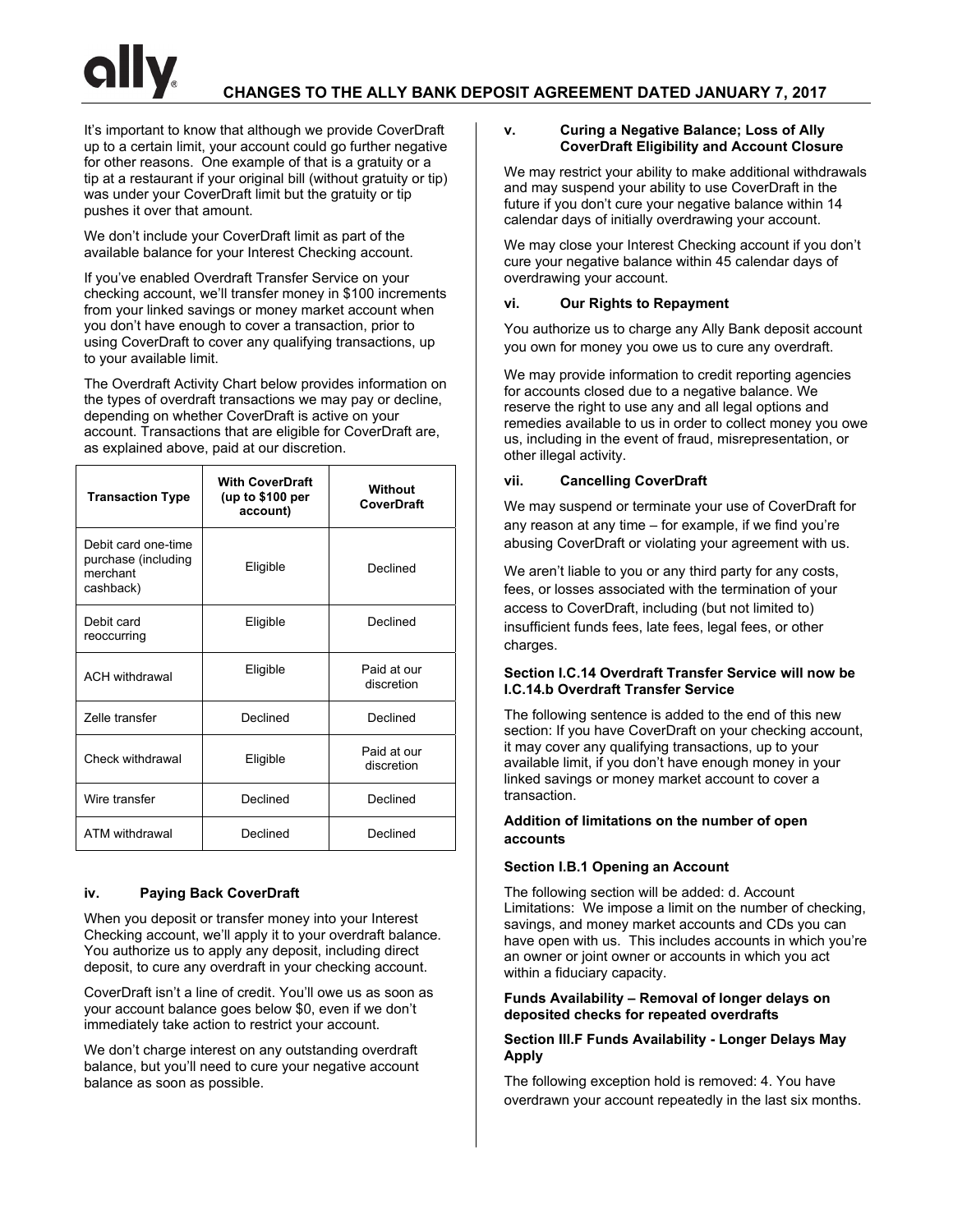## **Change to language for Certificate of Deposit (CD) interest during grace period**

# **Section I.B.6.g Grace Period**

Previously, the Deposit Agreement stated: "Interest will accrue during the Grace Period; however, such interest will not be paid if the funds are withdrawn and transferred outside of Ally Bank during the Grace Period."

It will now read: "Interest will accrue during the Grace Period. If you withdraw money during the Grace Period (or on the next business day, if your Grace Period ends on a non-business day), you won't receive any of the interest that accrued (or would've accrued) on that money during the Grace Period."

# **Section I.B.6.s Withdrawals at Maturity**

Previously, the Deposit Agreement stated: "During the Grace Period, you may withdraw all or any portion of the funds from your CD or IRA CD without an early withdrawal penalty, but if you do so, you will not receive interest that would accrue during the Grace Period on the amount you have withdrawn and transferred outside of Ally Bank."

It will now read: "During the Grace Period, you may withdraw all or any portion of the funds from your CD or IRA CD without an early withdrawal penalty. If you withdraw money during the Grace Period (or on the next business day, if your Grace Period ends on a nonbusiness day), you won't receive any of the interest that accrued (or would've accrued) on that money during the Grace Period."

# **Elimination of Overdraft Fees – Effective July 27, 2021**

As we announced on June 2<sup>nd</sup>, Ally Bank is eliminating overdraft fees on all of our Bank products.

With this change, we've updated certain sections of the Ally Bank Deposit Agreement dated January 7, 2017. Here are the relevant sections of the Deposit Agreement that have been updated:

# **Section I.C.11a Overpayments and Reversals**

Previously, the Deposit Agreement stated: "If there are not enough funds in your account at that time, your account could become overdrawn and we may charge an overdraft fee."

It will now read: "If there aren't enough funds in your account at that time, your account could become overdrawn. We won't ever charge an overdraft fee when that happens – you're only responsible for paying back the overdraft amount."

# **Section I.C.12 Processing and Posting**

We have removed the following sentence: "The order in which we post your transactions may affect whether you incur fees for insufficient or unavailable funds."

## **Section I.C.13 Overdraft Transactions**

We have replaced the content in this section entirely.

This section will now read: "We pay overdrafts at our discretion, which means we do not guarantee that we will always authorize and pay any type of transaction. Should your account become overdrawn at any point, we won't charge an overdraft fee."

## **Section I.D.4.c Sufficient Funds**

Previously, the Deposit Agreement stated: "If we do elect to initiate the transfer, it may overdraw your account, in which case you will be liable for the outstanding amount plus any Overdraft Fees."

It will now read: "If we do initiate the transfer, but there aren't enough funds in your account at that time, you could overdraft your account. We won't ever charge an overdraft fee when that happens – you're only responsible for paying back the overdraft amount."

# **Section IV.B What are my rights regarding substitute checks?**

We have replaced "(for example, overdraft fees)" with "(for example, excessive transaction fees)" in the following paragraph: In certain cases, federal law provides a special procedure that allows you to request a refund for losses you suffer if a substitute check is posted to your account (for example, if you think we withdrew the wrong amount from your account or that we withdrew money more than once for the same check). The losses you may attempt to recover under this procedure may include the amount that was withdrawn from your account and fees that were charged as a result of the withdrawal (for example, overdraft fees).

# **Section V Service Fee Chart**

Previously, the fee amount for the Fee for Overdraft Item Paid and Overdraft Item Returned stated: "\$25.00/1 fee

maximum/day; If on the same day you would be subject to a Fee for Overdraft Item Paid and a Fee for Overdraft Item Returned, only one \$25.00 fee would be applicable."

It will now read: "No Charge."

#### **Changes to Our Funds Availability Policy - Effective July 1, 2020**

We're changing the amount of funds available to you on the next business day after the day of deposit for certain check deposits. We're raising the amount from \$200 to \$300, effective July 1. With this change, section III.E. (Other Check Deposits) of the Ally Bank Deposit Agreement dated January 7, 2017, will read as follows: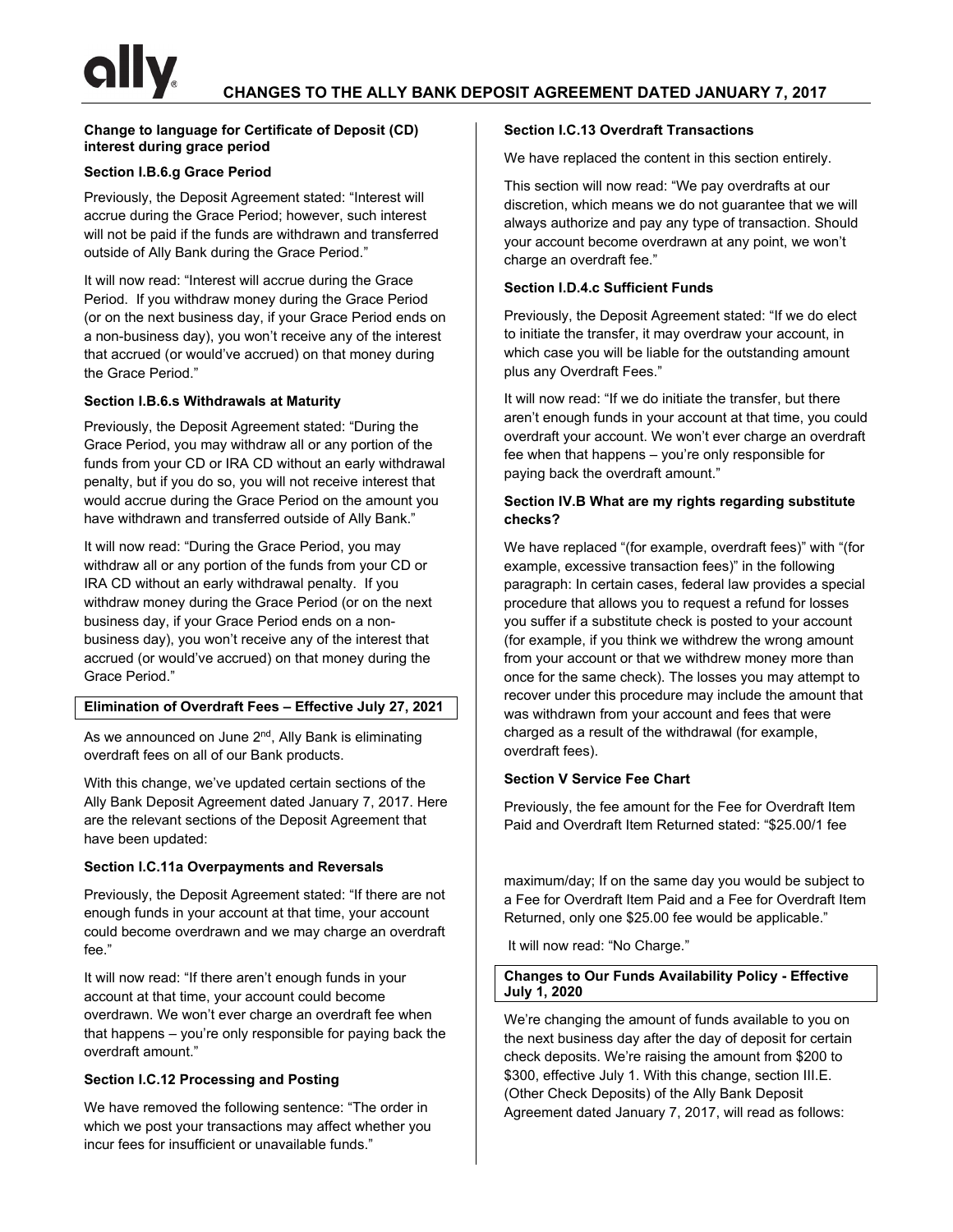For all other checks payable to you, including checks drawn on any U.S. financial institution other than Ally Bank, state or local government checks, cashier's, certified, teller's or traveler's checks, Federal Reserve Bank checks, Federal Home Loan Bank checks and U.S. Postal Service money orders, up to **\$300** is available for each check on the first business day after the day of your deposit and the remaining funds on the second business day after the day of your deposit. The **\$300** availability applies to each check in the deposit (includes deposits via eCheck).

See our full Funds Availability policy, starting on page 24 of the Deposit Agreement, for more information.

## **FDIC Recordkeeping for Accounts with Beneficial Owners – Effective April 1, 2020**

We've added a new section to our Deposit Agreement called FDIC Recordkeeping for

Accounts with Beneficial Owners:

If we open an account on your behalf as an agent, trustee, nominee, guardian, executor, custodian, or other individual or entity who holds funds in the account for the benefit of others, such "beneficial owners" (for whose benefit the funds are held) may be eligible for pass-through insurance from the FDIC. This means the account could qualify for more than the standard maximum deposit insurance amount (currently \$250,000 per depositor in the same ownership right and capacity). If the account is a checking or money market account (which have transactional features as defined in the FDIC Rules and Regulations), you're required to provide a record of the interests of the beneficial owners in accordance with the FDIC's requirements within 24 hours of a bank failure. Following these procedures may help minimize the delay you and the beneficial owners may face when accessing FDICinsured funds should Ally Bank fail. As part of our compliance effort, we'll ask for identifying information and other information on beneficial owners.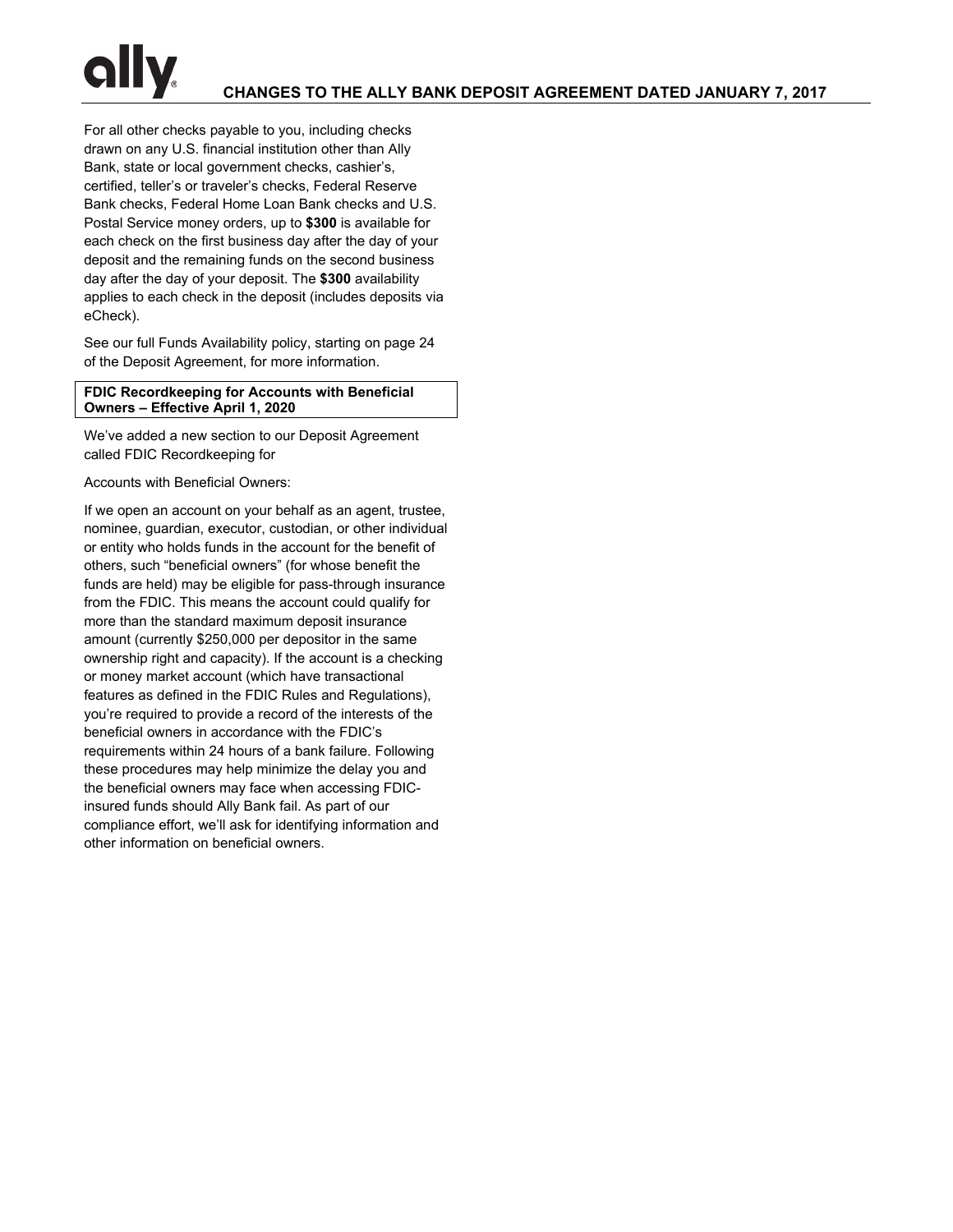# **DEPOSIT AGREEMENT**<br>AND DISCLOSURES **AND DISCLOSURES**



**Deposit Agreement Effective January 7, 2017**



Ally Bank | Member FDIC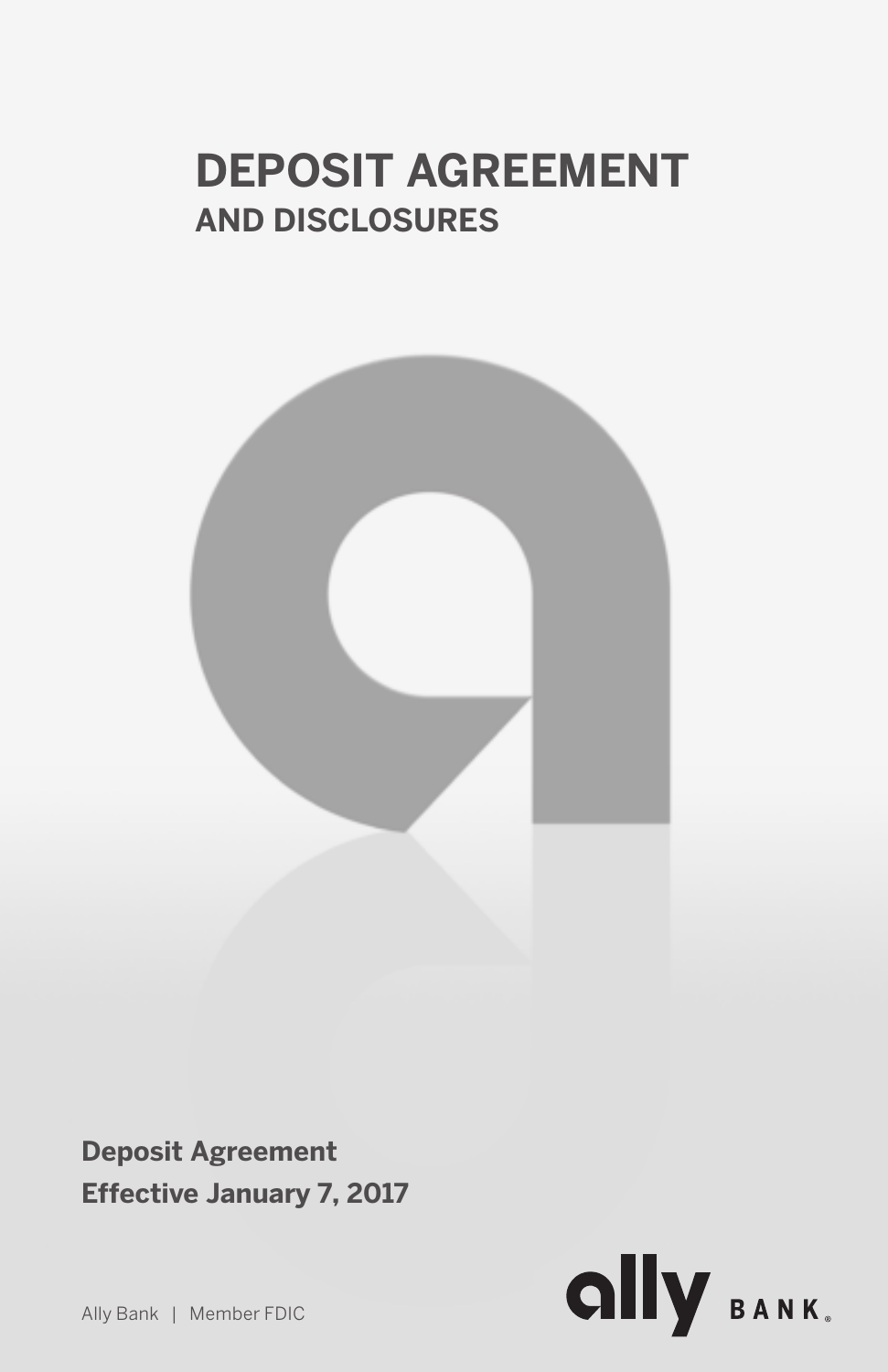# **INTRODUCTION**

Welcome to Ally Bank. We are glad to have you with us.

Please read and keep this Deposit Agreement. If you need another copy of this booklet or if you have any questions, you can speak directly with Customer Care by calling 877-247-ALLY (2559), 24 hours a day, 7 days a week, or visit allybank.com.

# ACCEPTANCE OF TERMS

# Interest Checking, Online Savings and Money Market Accounts

By opening or maintaining your account on or after the Effective Date of this booklet, you agree that the terms of the agreements contained in this booklet will govern your account and any services related to your account.

# Certificates of Deposit (CDs) and Individual Retirement Account (IRA) CDs

By opening a CD or an IRA CD on or after the Effective Date of this booklet, you agree that the terms of the CD or IRA CD agreements contained in this booklet will govern your CD or IRA CD. A CD or IRA CD opened prior to the Effective Date will be governed by the terms of the agreement in effect at the time the CD or IRA CD was opened. You agree that the terms of the CD or IRA CD agreements in this booklet will govern any existing CD or IRA CD renewed on or after the Effective Date.

# **TABLE OF CONTENTS**

# **INTRODUCTION**

**ACCEPTANCE OF TERMS**

|      | DEPOSIT AGREEMENT AND DISCLOSURES                                     | $\mathcal{P}$ |
|------|-----------------------------------------------------------------------|---------------|
| Ш.   | ELECTRONIC FUND TRANSFERS DISCLOSURE AND SPECIAL TERMS AND CONDITIONS | 20            |
| III. | <b>FUNDS AVAILABILITY</b>                                             | 24            |
| IV.  | <b>CHECK 21 DISCLOSURES</b>                                           | 25            |
| V.   | <b>SERVICE FEE CHART</b>                                              | 27            |

# I. DEPOSIT AGREEMENT AND DISCLOSURES

# **A. Our Agreement**

When we say "Ally," it means Ally Bank. If you see the words "we," "us" or "our," we are talking about Ally Bank. When you see the words "you" and "your," we mean each person who owns an account or a fiduciary or representative who can manage an account. When you see the word "Agreement," we are referring to this Deposit Agreement.

# **B. Account Basics**

# **1. Opening an Account**

- a. For All Accounts: Anyone who is a citizen or a legal permanent resident of the United States (U.S.), is at least eighteen (18) years old and has a Social Security number or a Taxpayer Identification Number and U.S. street address (not just a P.O. box) can apply to open an account.
- b. Additional Rules for Account Ownership: Accounts are only available to fiduciaries and to consumers for personal, family and household purposes. Ally Bank does not offer business accounts. You may not use an Ally account for business purposes.
- c. Credit Reports and Other Inquiries: We may use credit reports or other information from third parties to help us determine if we should open or maintain your account.

# **2. What Types of Accounts Can Be Opened**

- a. Ally offers an Interest Checking account, a Money Market Account, an Online Savings Account, Certificates of Deposit, Individual Retirement Account (IRA) Certificates of Deposit and an IRA Online Savings Account.
- b. These accounts can be opened at allybank.com, or by calling the Customer Care Center at 877- 247-ALLY (2559) or by mail (Ally Bank, P.O. Box 951, Horsham, PA 19044).
- c. Interest Checking This account allows you to make deposits by check, Automated Clearing House (ACH) transfer, transfer from another Ally deposit account or wire transfer. You can make withdrawals by debit card through ATMs and cash back at retail locations, ACH transfer and wire transfer or through unlimited check writing. You may also make purchases at merchants who accept our debit cards. Our Online Bill Pay service is available to make payments in accordance with the Ally Bank Online Banking Services Agreement. You may also transfer funds to other Ally accounts you own. Debit cards and checks that you order will not be issued until we receive and verify your first deposit.
- d. Money Market Account —This account allows you to make deposits by check, ACH transfer, transfer from another Ally deposit account or wire transfer. You can make withdrawals by debit card through ATMs and cash back at retail locations, ACH transfer and wire transfer or by writing a check. You may transfer funds to other Ally accounts you own. You may also make purchases at merchants who accept our debit cards. Limits apply to certain types of withdrawals and transfers from your account. You can make up to six (6) withdrawal and/or transfer transactions in a statement cycle. See Notice of Withdrawal; Limits on Withdrawals, Section I.C.10, for details. Debit cards and checks that you order will not be issued until we receive and verify your first deposit.
- e. Online Savings Account This account allows you to make deposits by check, ACH transfer, transfer from another Ally deposit account or wire transfer, but differs from our Money Market account in that you do not have access to your account via checks or debit card. You can make withdrawals by ACH transfer or wire transfer. You may also transfer funds to other Ally accounts you own. Limits apply to certain types of withdrawals and transfers from your account. You can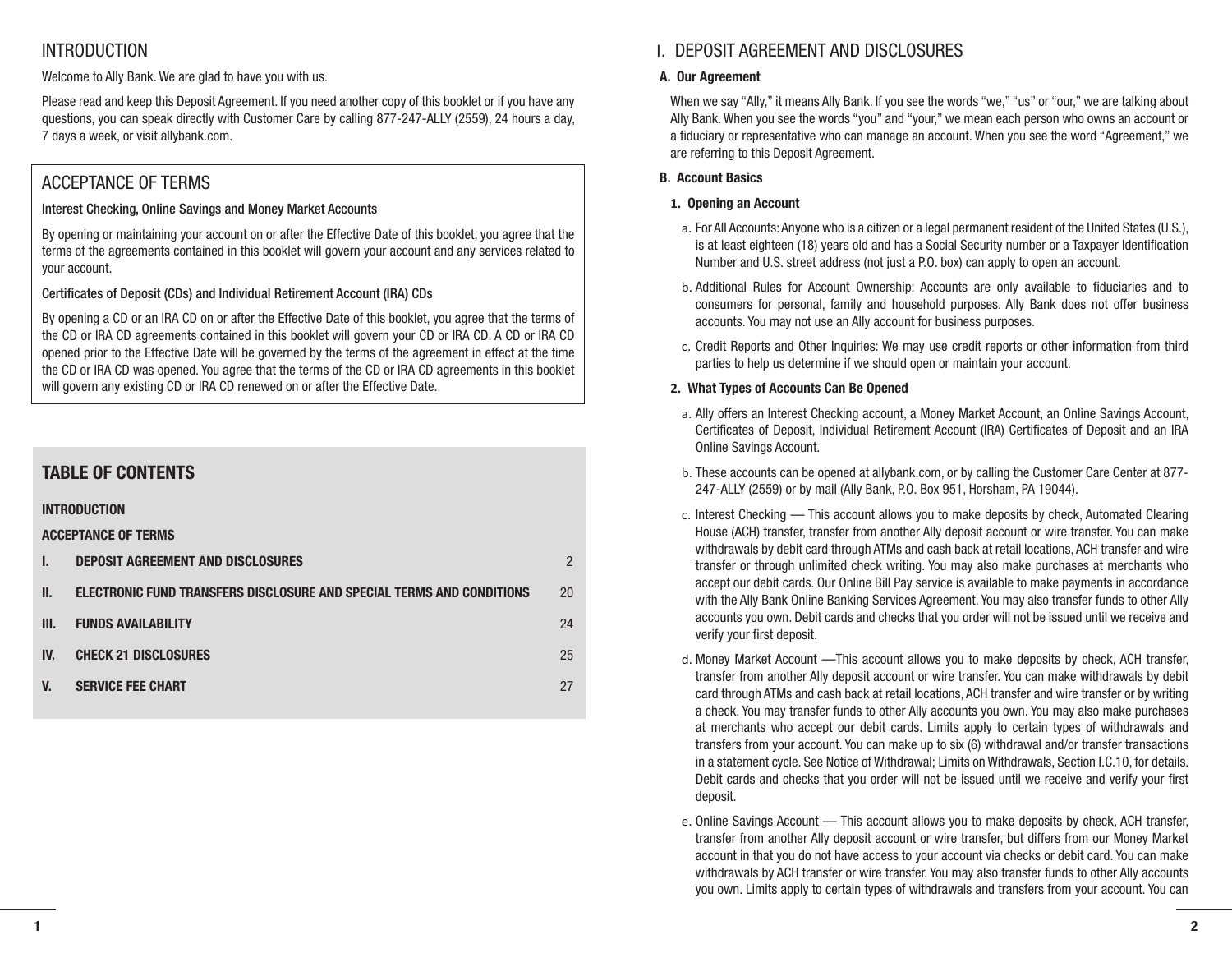make up to six (6) withdrawal and/or transfer transactions in a statement cycle. See Notice of Withdrawal; Limits on Withdrawals, Section I.C.10, for details.

- f. Certificate of Deposit (CD) This account allows you to make your account-opening deposit by check, ACH transfer, transfer from another Ally deposit account or wire transfer. By opening a CD, you have contracted to keep the deposited funds on deposit until the maturity date of the CD. A partial withdrawal of principal before maturity is not permitted on any CD. While an actual certificate is not issued, you will receive a funding letter with all the pertinent information about the CD. Except for the Ally No Penalty CD, a withdrawal of the entire principal before maturity will be permitted only with Ally's consent and an interest penalty that is described in More About Certificates of Deposit and IRA CDs, Section I.B.6, will apply.
- g. Individual Retirement Account (IRA) This account allows you to make contributions and rollovers by check or wire transfer. You may also make trustee-to-trustee transfers. Ally offers Traditional, Roth and Simplified Employee Pension (SEP) IRAs. While this Agreement describes the features of the deposit product types offered for IRAs, please be certain to review the Custodial Account Agreement and Disclosure Statement provided at the time of your online IRA application and in the Welcome Kit for important information on the different types of IRA Plans. Ally Bank does not provide tax advice. You should consult your tax professional regarding your IRA.
	- (i) Ally IRA Online Savings Accounts are subject to limits on withdrawals and transfers as more fully described in Section I.C.10, Notice of Withdrawal; Limits on Withdrawals, and to additional limitations, as described in the Custodial Account Agreement and Disclosure Statement provided at the time of your online IRA application and in the Welcome Kit.
	- (ii) Ally IRA CDs are subject to an early withdrawal penalty as more fully described in Section I.B.6, More About CDs and IRA CDs, and additional limitations as described fully in the Custodial Account Agreement and Disclosures Statement provided at the time of your IRA application and in the Welcome Kit.

#### **3. How Accounts Can Be Owned**

Ally Bank deposit accounts can be held in the types of ownership described below.

- a. Individual Account This account is owned by only one person who can deposit, transfer or withdraw funds. IRAs may only be held as individual accounts.
- b. Joint Account This account is owned by two, three or four people. Each joint owner on this account enjoys full access to it and agrees each owner can make a deposit, transfer or withdraw funds, and may close the account. All joint accounts are titled as joint tenants with right of survivorship. This means that if one owner dies, the account will belong to the survivor(s). If we provide notice to one joint owner, all joint owners are deemed to have received notice. The first person named on the account will be the "Primary Owner." The Primary Owner will (i) receive tax documents, such as 1099s; (ii) have access to tax documents and account statements online and (iii) have all accounts in which the person is the Primary Owner consolidated for online viewing and statement purposes.
- c. Payable on Death (POD) or "In Trust For" (ITF) Account These accounts may be opened as an individual or as a joint account and allow you to designate a beneficiary or beneficiaries who will receive the funds in your account at your death. If there are joint owners on the account, the funds will be paid to the beneficiary or beneficiaries at the last surviving joint owner's death. The law of the state in which you reside may restrict these accounts, and we make no representations as to whether the designation of an account as POD or ITF will comply with applicable state law. You are solely responsible for making sure the account is properly titled and that it meets any other requirements of your state.
- d. Transfers/Gifts to Minors Act Account It is commonly referred to as a "Custodian Account," and usually is subject to a state law called the Uniform Transfers (or Gifts) to Minors Act. Funds deposited to these accounts are a gift and belong to the minor. You act as the custodian of the funds and are the only person authorized to act on the account. As custodian, you must abide by applicable law, and must notify us in writing at the time the minor reaches the age at which the minor is entitled to receive the funds or, upon the death of the minor. At the time the minor is entitled to receive the funds, we will close the account and issue a check payable to the order of the minor and send the check to the custodian for forwarding to the minor. We will not convert a Uniform Transfers/Gifts to Minors Act account to a personal account of the minor. Also, once a deposit account is opened as an individual or joint account, you may not convert the account to a Uniform Transfers/Gifts to Minors account.
- e. Accounts for Trusts Copies of certain pages from the trust agreement and other supporting documents are required to open this account. You may only convert a deposit account opened as an individual or joint account to an account for a Revocable Trust if the Social Security number on the account will not change.
- f. Accounts for Other Fiduciaries Accounts for other fiduciaries (e.g. executors, conservators, etc.) cannot be opened online. Documents evidencing proof that the fiduciary relationship exists and other information must be supplied to open a fiduciary account. Once a deposit account is opened as an individual or joint account, you may not convert such deposit account to a fiduciary account.

#### **4. How Interest Is Calculated**

Interest will be compounded on a daily basis. We use the daily balance method to calculate the interest on your account. This method applies a daily periodic rate to the principal and interest that has been accrued to the account each day. The daily periodic rate is calculated by dividing the interest rate by three hundred sixty-five (365) days, even in leap years.

Interest Checking, Money Market, Online Savings and IRA Online Savings Accounts: We monitor and review market and business conditions and, at our sole discretion, we may change the interest rate on your account at any time. We may change the interest rate without notice or limit.

Interest rates on Interest Checking, Money Market, Online Savings, and IRA Online Savings are based on balance tiers. A tier is a range of account balances. The interest rate we pay is according to the tier in which your end-of-day balance falls. We reserve the right to change these balance tiers at any time.

Please see Sections 5 and 6 for more information about how we calculate interest for CDs.

# **5. How Interest Can Be Paid**

- a. CD Accounts: For CDs with terms of 12 months or less, we will credit the interest earned at maturity unless you have chosen another interest payment option. For CDs with terms of more than 12 months, we will credit the interest annually at year end unless you have chosen another interest payment option that pays interest more frequently. You may also choose to have your accrued interest paid to you by check, or transferred to another account, on a monthly, quarterly, semi-annual or annual basis. The stated Annual Percentage Yield (APY) assumes that accrued interest will remain on deposit for the term of the account. Withdrawal of interest will reduce earnings.
- b. Money Market, Interest Checking and Online Savings Accounts: Interest will be credited to your account every statement period. If you close your account before interest is credited, you will receive the accrued interest until the date closed.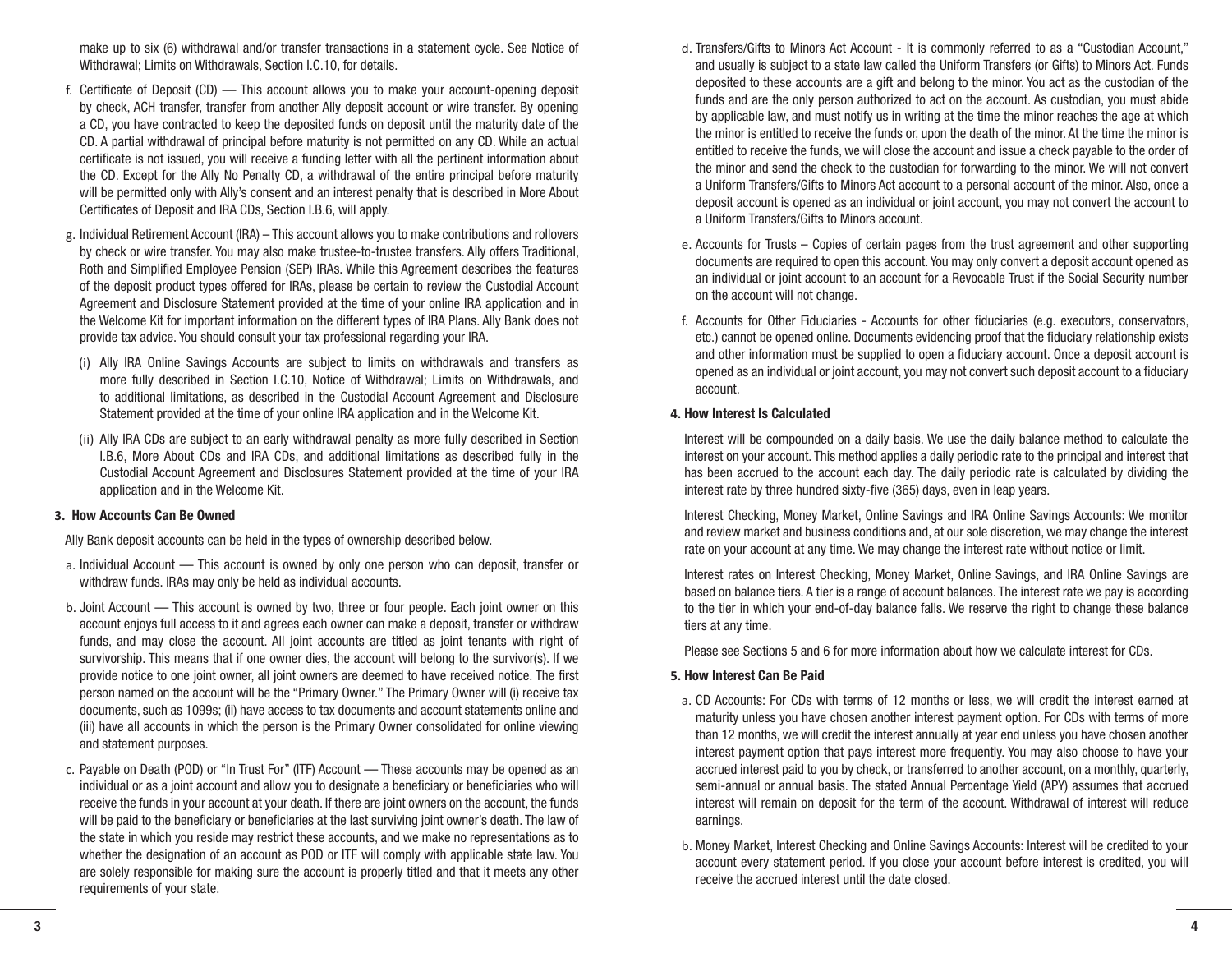- (i) IRA CD Accounts: For IRA CDs with terms of 12 months or less, we will credit the interest earned at maturity. For IRA CDs with terms of more than 12 months, we will credit the interest annually at year-end. The stated APY assumes that accrued interest will remain on deposit for the term of the account. Withdrawal of interest will reduce earnings.
- (ii) IRA Online Savings: Interest will be credited to your account monthly and will be disclosed on your statement. If you close your account before interest is credited, you will receive the accrued interest until the date closed.
- (iii) You may request monthly, quarterly, semi-annual or annual interest for a normal or qualified distribution from your IRA CD accounts when you reach the age of 59½ by completing a Request for Distribution Form. Please consult your tax professional prior to requesting a distribution or withdrawal as IRS penalties may apply.

# **6. More About CDs and IRA CDs**

# **CD Balance Tiers**

- a. All CDs: For all new CDs, the interest rate and corresponding Annual Percentage Yield (APY) will be based on one of three balance tiers listed below. We reserve the right to change these balance tiers at any time.
	- (i) Less than \$5,000.00
	- (ii) \$5,000.00 to \$24,999.99
	- (iii) \$25,000.00 and Higher
- b. Raise Your Rate CDs: All existing 2-Year and 4-Year Raise Your Rate CDs will be assigned to one of the same three balance tiers. The interest rate and APY on all existing Raise Your Rate CDs will not change based on this assignment.
- c. Additional Deposits: Additional deposits to any CD or IRA CD are not permitted except during Grace Periods.

# **Interest Rates and the Ten Day Best Rate Guarantee**

- d. CDs: If you fund your CD on the same day you open it or on one of the next nine calendar days, you will receive the highest interest rate and APY we paid for that CD term and balance tier during that ten-day period. If we receive your funding deposit after ten days from the opening date, you will receive the interest rate and APY we pay on the business day that your funds are received. Renewed CDs will receive the highest interest rate and APY we offer for the term and balance tier for that CD during the ten-day period beginning on the maturity date of your CD.
- e. IRA CDs: The Ten Day Best Rate Guarantee does not apply when opening or funding an IRA CD. You will, however, receive the highest rate and APY offered for the balance tier and term of your IRA CD on either the day you open it or on the day you fund it. At maturity, the Ally Ten Day Best Rate Guarantee is applicable and your interest rate and APY will be the highest interest rate and APY that is in effect for that balance tier during the ten-day period beginning on the maturity date.

# **Renewals**

f. Maturity: Our Select CD and IRA Select CD accounts will automatically renew into the term specified when the account was opened. All other CDs will automatically renew at maturity for the same term. We will use the value of your CD at the end of the Grace Period to determine the balance tier applicable to the renewed term. The interest rate paid for the renewed CD begins on the maturity date and takes into consideration the Ten Day Best Rate Guarantee. If your CD term

is no longer offered, we will inform you at maturity and automatically renew your CD into the disclosed term specified in the maturity notice, unless you direct us otherwise.

g. Grace Period: You have ten (10) calendar days, beginning with the maturity date, to withdraw funds without an early withdrawal penalty. We call this the Grace Period. Interest will accrue during the Grace Period; however, such interest will not be paid if the funds are withdrawn and transferred outside of Ally Bank during the Grace Period. Interest will also not be paid if your Grace Period ends on a day that is not a Business Day (See Section 24) and you are not able to withdraw the funds until the next Business Day. For IRA CDs, you may be subject to IRS penalties for any distribution and should consult your tax professional.

# **Raise Your Rate CDs**

- h. You have the right to increase your rate to our current interest rate if we increase the interest rate we pay on the same term and balance tier for your CD.
- i. You can call us or log into your account to chat with us online or click the link on the Account Details page in Online Banking to exercise an interest rate and APY increase for your Raise Your Rate 2-Year CD or IRA Raise Your Rate 2-Year CD one (1) time during your term or for your Raise Your Rate 4-Year CD or IRA Raise Your Rate 4-Year CD two (2) times during your term. You may raise your interest rate and APY to Ally's current rate for your product type and term and balance tier as described above.
- j. Please do not request an interest rate and APY increase by external email or secure email in Online Banking as we will not honor or fulfill a rate increase requested via email.
- k. We will raise your interest rate and APY to the highest rate we offer on the day you request the increase, provided such request is made by 11:00 p.m. ET, and such rate increase shall be effective the following calendar day. Rate change requests received after 11:00 p.m. ET may not be processed until the following calendar day.
- l. Note that when you request your rate increase online, the confirmation screen will confirm the effective date of the change.
- m. The Ten Day Best Rate Guarantee does not apply to rate increases.

# **Early Withdrawals**

- n. You may not make a partial withdrawal of principal from a CD or IRA CD prior to the maturity date. If we consent to the closure of a CD or IRA CD prior to the maturity date, we will redeem the CD and impose a penalty. The penalty amount will be equal to the days' loss of interest, based on the CD term as reflected in the section below, and calculated at the interest rate in effect for the CD or IRA CD at the time the redemption request is made. The penalty will be imposed on the balance of the CD or IRA CD. Any accrued (but not yet posted) interest will be applied as a credit against the penalty amount. If the accrued interest exceeds the penalty amount, the excess accrued interest over the penalty amount will be paid to you. If the accrued interest is less than the penalty amount, a reduction of the balanced may result.
- o. This penalty does not apply in the case of the Ally No Penalty CD, which does not allow withdrawals during the first six (6) calendar days following the date the account is funded. Thereafter, you may withdraw the full balance and accrued interest without penalty.
- p. This penalty also does not apply in the case of death, disability or legal incapacity of any owner, or a withdrawal up to the required minimum distribution from a CD held in an Ally Individual Retirement Account (IRA). For more information about withdrawals from Ally IRAs, please see the Custodial Account Agreement and Disclosure Statement provided at the time of your online IRA application and in your Welcome Kit.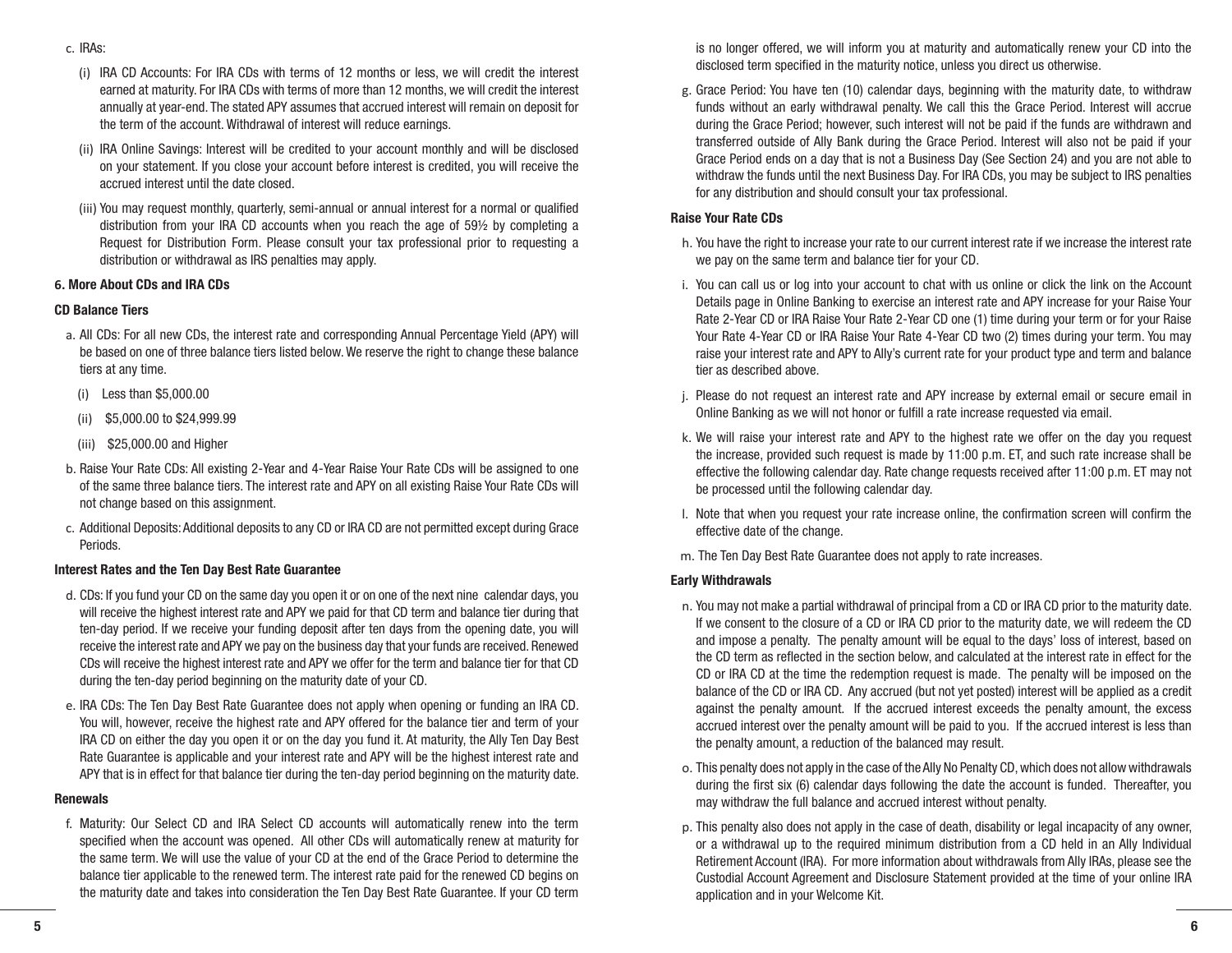q. If your CD or IRA CD was opened prior to December 7, 2013, then the applicable early withdrawal penalty is 60 days (loss of interest). If your CD or IRA CD is opened or renews on or after December 7, 2013, the applicable early withdrawal penalty is as follows:

| <b>Early Withdrawal Penalty</b> |
|---------------------------------|
| (Days' Loss of Interest)        |
| 60 days                         |
| 90 days                         |
| 120 days                        |
| 150 days                        |
|                                 |

r. IRA CDs - If you have an IRA CD and are subject to a required minimum distribution (RMD) for your Ally IRA Plan, you may only withdraw the amount of the RMD based on your IRA funds held at Ally Bank and you will not incur an early withdrawal penalty for the RMD withdrawal amount. Any additional RMD over your Ally Plan will incur an early withdrawal penalty. For example, if your RMD is \$500 and you request a withdrawal of \$1,000, the RMD of \$500 would not be subject to an early withdrawal penalty, but the other \$500 would be subject to an early withdrawal penalty. If you have an IRA Raise Your Rate CD, the applicable early withdrawal penalty will be calculated using the interest rate that applies to your IRA Raise Your Rate CD at the time of your early withdrawal. Additional rules and limitations may apply to IRA CDs. For more information, please see the Custodial Account Agreement and Disclosure Statement provided at the time of your online IRA application and in your Welcome Kit.

#### **Withdrawals at Maturity:**

s. Please notify us before your maturity date or before the end of your Grace Period if you do not want your CD or IRA CD to renew automatically. During the Grace Period, you may withdraw all or any portion of the funds from your CD or IRA CD without an early withdrawal penalty, but if you do so, you will not receive interest that would accrue during the Grace Period on the amount you have withdrawn and transferred outside of Ally Bank. If you withdraw funds from an IRA CD, there may be federal tax implications. See your Custodial Account Agreement and Disclosure Statement for details. For IRA CDs you may also be required to complete the appropriate Distribution Form if you do not allow your IRA CD to automatically renew.

#### **7. Power of Attorney**

We will not accept a power of attorney on fiduciary accounts. Excluding fiduciary accounts, you may give another person (called an "attorney in fact") authority to conduct transactions on your account by giving a power of attorney. Adding an attorney in fact to your account cannot be done online. We may refuse to add an attorney in fact to your account if the power of attorney document does not meet our requirements. Once a power of attorney is accepted, we may continue to allow your attorney in fact to make deposits, withdrawals or other transactions until we receive actual notice of the death of the account owner or until we receive written notification that the power of attorney has been revoked or terminated.

#### **8. Withholding and IRS Reporting**

a. IRS Reporting. We are required by the IRS to have a valid Social Security number or Taxpayer Identification Number for each owner on an account to correctly report interest earned and for other federal compliance purposes. To meet federal requirements, we ask you to certify your Social Security number or Taxpayer Identification Number on-line during the account opening process. If you do not certify your Social Security number or Taxpayer Identification Number on-line, we ask that you certify by signing on the substitute Internal Revenue Service W-9 form printed on the

Signature Card, which will be included in your Welcome Kit. If you are opening an IRA CD or an IRA Online Savings Account, you must provide us with your Social Security number or Taxpayer Identification Number. If you do not certify your Social Security number or Taxpayer Identification Number on-line, the Signature Card will be included in your Welcome Kit. For IRA accounts, the Application to Participate will be included with your Welcome Kit, or if you applied for your IRA online, you must provide your Social Security number or Taxpayer Identification Number during the online account opening process.

b. Withholding. If you do not certify your Social Security number or Taxpayer Identification Number on-line or sign and return the Signature Card containing the signed certification of your Social Security number or Taxpayer Identification Number for your CD, Interest Checking account, Money Market Account or Online Savings Account to us promptly, we will withhold, in accordance with IRS requirements, a specified percentage of the taxable interest that we pay to you. This is commonly referred to as "backup withholding."Backup withholding may not apply to IRAs.

#### **C. General Rules Governing Deposit Accounts**

All of our actions relating to your account, including this Agreement, will be governed by the laws and regulations of the United States and, to the extent not preempted, the laws and regulations of the State of Utah. Any lawsuit regarding your account must be brought in a proper court in the State of Utah. If any part of this Agreement is determined to be invalid or unenforceable, such determination will not affect the remainder of this Agreement.

#### **1. Deposits/Contributions**

*PLEASE DO NOT send cash – we will NOT accept cash.* We also will not accept checks drawn on a non-U.S. entity.

- a. Interest Checking accounts, Online Savings Accounts, Money Market Accounts and Certificates of Deposits (initial and renewal deposits only):
- (i) You can make deposits to these accounts in any of the following ways:
	- (1) ACH transfers
	- (2) Transfers from other Ally accounts
- (3) Wire transfers
- (4) Submit a check image using Ally eCheck Deposit (please see the Ally Bank Online Banking Services Agreement)
- (5) Mail a check to Ally Bank, P.O. Box 13625, Philadelphia, PA 19101. ("Please use your personalized deposit slips or provide your full Ally Bank Account Number and make the check payable in the name of the account holder.")
- (ii) You may NOT make a deposit or transfer funds via an ATM.
- (iii) You may NOT make a deposit at any Ally Bank office location
- b. IRAs
- (i) You can make IRA deposits or contributions in any of the following ways:
	- (1) You can make contributions to your IRA from your non-IRA Ally Bank Account by calling us at 877-247-ALLY (2559) and providing a signed and completed IRA Contribution Form.
	- (2) Wire transfers.

(3) Mail a check to Ally Bank, P.O. Box 13625, Philadelphia, PA 19101. (Please use the form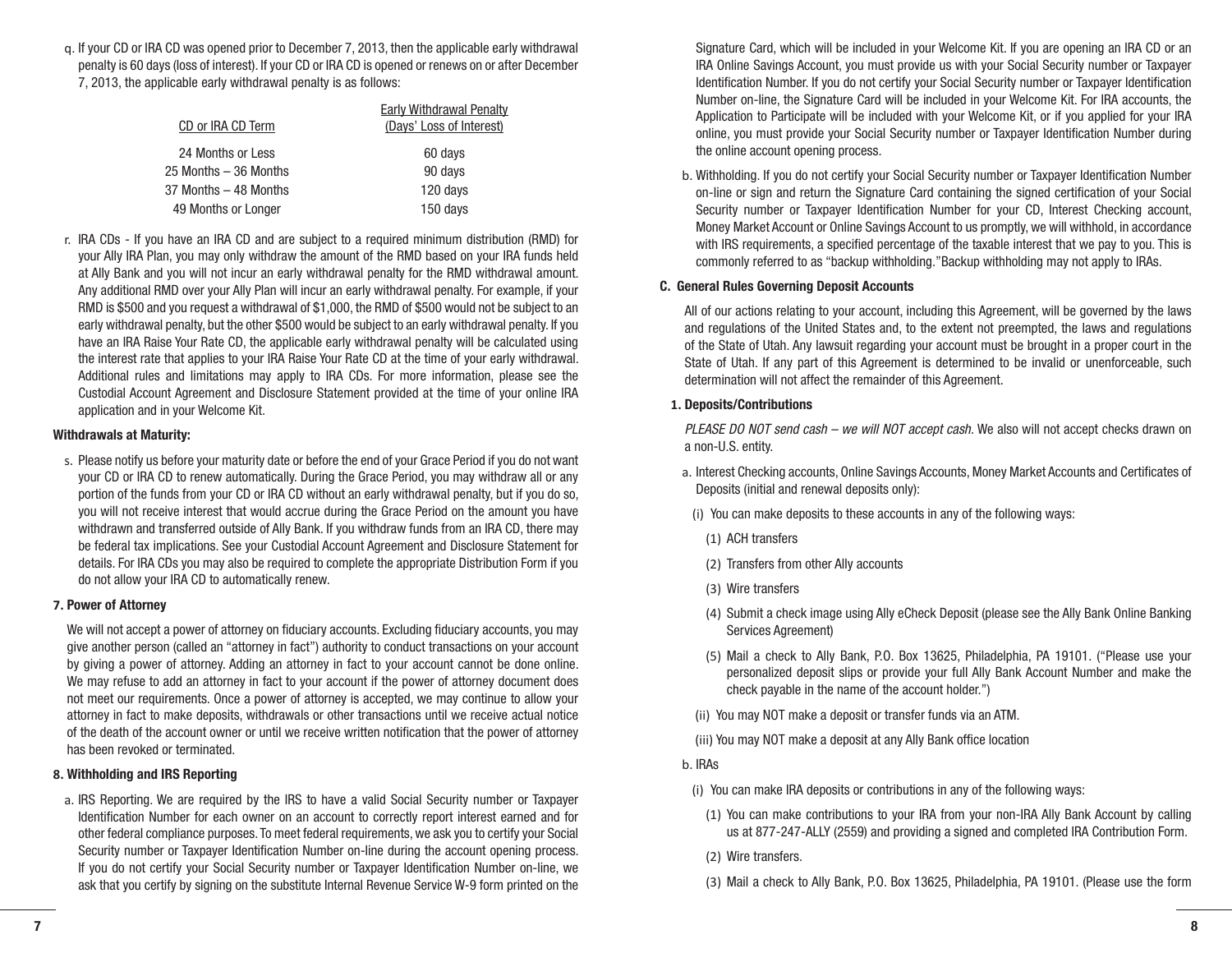applicable to the type of deposit you are making, for example, an IRA Contribution Form, a Trustee-to-Trustee Transfer Request form or Rollover Election form. Make the check payable to the order of Ally Bank FBO (for the benefit of) {account owner's name as it appears on the IRA Plan}. For example, "Ally Bank FBO Jane Doe").

- (ii) For any contribution that is intended to be applicable to the previous tax year, such contributions must be received by Ally Bank no later than 5:00 p.m. ET on the tax filing due date set by the Internal Revenue Service for that tax year or the envelope containing the contribution must be postmarked on or before the IRS tax filing due date for that tax year. A prior year contribution received by Ally after the tax deadline will be treated as a current year contribution.
- (iii) Simplified Employee Pension contributions may only be made by an employer and not by the employee. IRS Form 5305-SEP must accompany the initial contribution made by your employer.
- (iv) Please be aware that deposits or contributions to and distributions from IRAs may be subject to other types of limitations. Ally Bank does not provide tax advice, and we recommend that you consult your tax professional prior to opening, funding or accessing your IRA plan or account. You should also review the Custodial Account Agreement and Disclosure Statement provided at the time of your online IRA application and in the Welcome Kit for details.
- c. We have the right to reject any item submitted for deposit and the right to return a deposit already made.
- d. Cut-Off Time To allow us time to process deposits, prove balances, and make the necessary entries in our records, we have established 5:00 p.m. ET as our general cut-off hour for deposits. Any deposit received on any business day after this cut-off hour may be treated by us as being received at the opening of the next business day. Other services, such as ACH, eCheck Deposit or wire transfer, may have different cut-off times. These different cut-off times are set forth in the agreement for that service.

#### **2. Our Relationship With You**

This Agreement and the deposit relationship do not create a fiduciary relationship between us.

#### **3. Authorized Signatures and Endorsements**

To determine the authenticity of signatures and whether a check or instructions are authorized, we may refer to the signatures on the Signature Card, the IRA Application to Participate or the signatures on a check or other document containing signatures of account owners. We may accept items deposited to your account without your endorsement; however, we reserve the right to require your personal endorsement before accepting the item. If the check or other item you want to deposit contains a third-party endorsement, we may require verification of the endorsement either by an endorsement guarantee or by personal forms of identification submitted by that third party. We may pay checks or follow other instructions if we reasonably believe that you have authorized the checks or instructions.

#### **4. Automated Processing of Items**

Checks you write may be automatically processed and/or converted into electronic images (truncated) during the check collection and return process.

#### **5. No Cash or Foreign Currency**

We do not accept deposits in cash, whether in U.S. or foreign currency. We also do not accept foreign currency deposits in the form of checks or wire transfers.

#### **6. Statements**

We make statements for Ally deposit accounts available to the Primary Owner by mail and/or online at allybank.com. All Primary Owner deposit accounts may be combined into one statement; however, IRA statements will not be combined with other account statements.

#### **7. Review of Account Statements**

We will send or make available to you a periodic statement showing the activity on your account and containing information sufficient to allow you to reasonably identify the items paid. A copy of any item paid is available upon request. You must examine the statement and the items paid and notify us of any unauthorized signature or alteration on any item or any error or irregularity on the statement or the items within 60-calendar days after the statement is sent or made available to you. If notice is not received within the 60-calendar day period, then we will have no liability to you and the loss will be entirely yours.

See Section II, Electronic Fund Transfers Disclosure and Special Terms and Conditions, for specific information regarding unauthorized electronic and debit card transactions.

#### **8. Check Safekeeping, Check Image and Check Copies**

The Bank converts all checks, substitute checks, Ally eCheck Deposit check images and other paper items presented on and processed for your account to electronic media. You may obtain copies of checks you write or other items by calling customer service or by sending a letter. Expedited delivery is available for a fee.

#### **9. Funds Availability**

Please refer to the Funds Availability Schedule contained in Section III and see the Ally eCheck Deposit Terms, located in the Ally Online Banking Service Agreement, for information about the availability of funds from deposits made using Ally eCheck Deposit.

#### **10. Notice of Withdrawal; Limits on Withdrawals**

If you have an Interest Checking account, Money Market Account, Online Savings Account, or IRA Online Savings Account, as required by federal regulations, we retain the right to require you to provide us with seven (7) days written notice before withdrawing funds.

IRA CDs and IRA Online Savings Accounts may be revoked by the IRA Owner submitting a written notice to Ally, provided such notice is received by Ally and postmarked within seven (7) days of the IRA being opened. If Ally receives such revocation within the seven (7) day time frame, Ally will return only the principal amount deposited.

This Agreement and federal law impose limits on the number of certain types of withdrawals and transfers you can make each statement period from a Money Market, Online Savings Account or IRA Online Savings Account. Please note that these limits do not apply to withdrawals and transfers you make by mail or at an ATM or requests you make by telephone for us to mail a check payable to you. These limits do not apply to deposits.

You can make no more than six (6) transactions each monthly statement cycle from among the following:

- a. Preauthorized or automatic transfers from your account (including transfers for overdraft protection or between your Ally accounts).
- b. Telephone transfers from your Money Market Account or Online Savings Account, excluding IRA Online Savings Accounts. Telephone transfers include instructions to transfer funds sent to us by facsimile or other electronic transmission.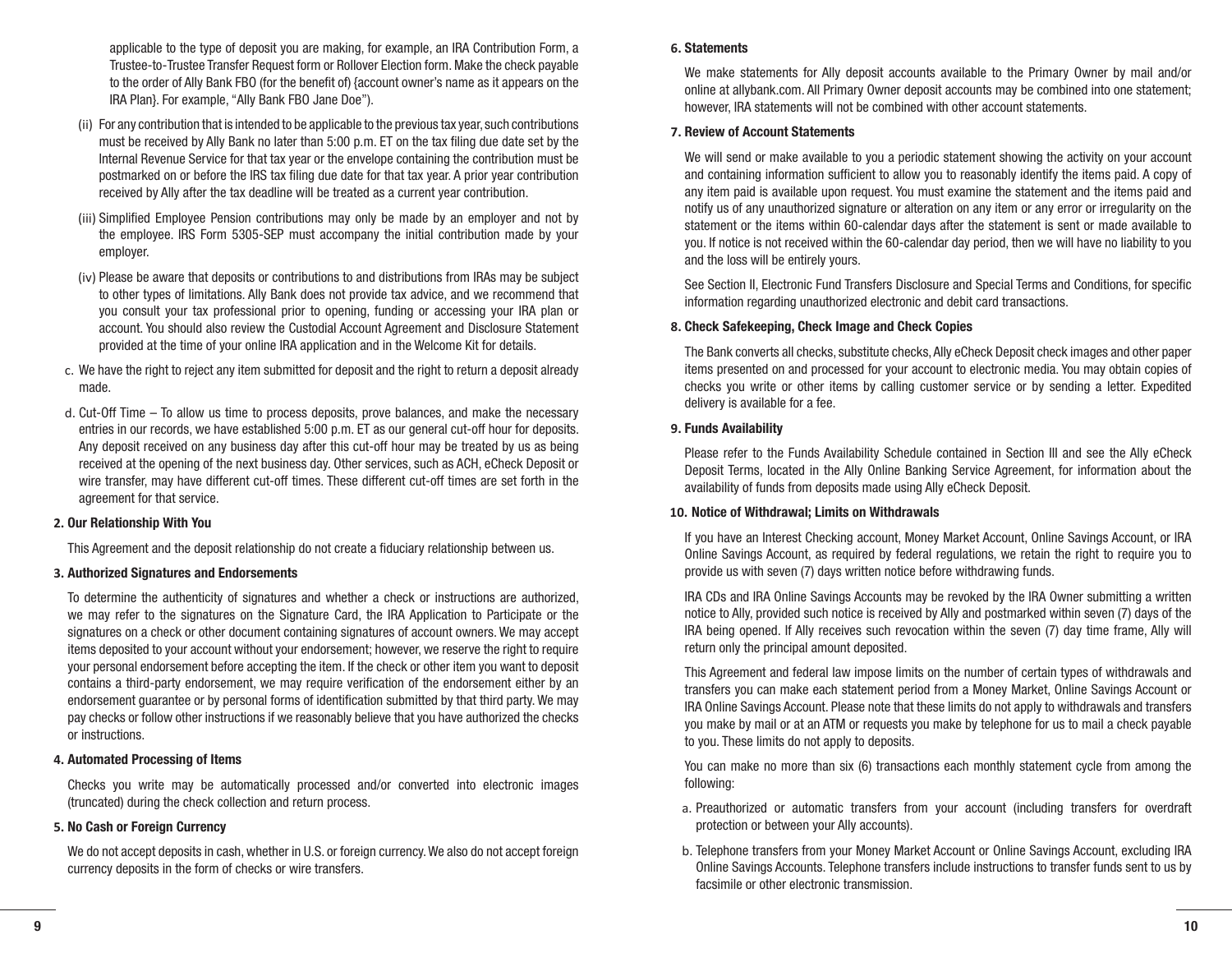- c. Online transfers from your Money Market Account or Online Savings Account, excluding IRA Online Savings Accounts.
- d. Check or point-of-sale transactions from your Money Market Account.

There is a fee for each excessive transaction. See Section V, Service Fee Chart.

We count a withdrawal transaction on the date that we debit it from your account. This date may be different from the date you authorize, transfer or write the transaction, which means a transaction made during one statement cycle may not be counted until a later statement cycle. If you exceed the transaction limits on your Money Market Account or Online Savings Account on more than an occasional basis, we may revoke your privileges on that account or we may close your account. If you exceed the transaction limits on your IRA Online Savings Account on more than an occasional basis, we will close your account and you may be subject to IRS penalties.

# **11. Problems That Could Occur**

- a. Overpayments and Reversals. If funds are deposited or transferred into your account by mistake or otherwise, we may correct the situation and deduct any interest paid without prior notice to you. If there are not enough funds in your account at that time, your account could become overdrawn and we may charge an overdraft fee. See the following chart for additional details.
- b. Paper Check Integrity. If you choose to have your checks printed by another vendor and you use check stock or features that make it difficult for us to process the check, then we may not be able to negotiate the check on your behalf, and you bear any risk of loss.
- c. Returned Deposited Items. You are responsible for returned checks and other transactions. If you deposit a check or a check image via Ally eCheck Deposit or have funds transferred into your account and that check, check image, substitute check created from your check image, or transfer is returned to us for any reason by the paying financial institution, we may charge the check, check image, or transfer and applicable fees and interest against your account, without prior written notice to you. We may send the returned check image, check or transfer back for collection a second time without notifying you, and you waive notice of dishonor and protest. There is a fee for returned deposited items. See Section V, Service Fee Chart.

# **12. Processing and Posting**

We will generally post deposits and pay checks, post withdrawals and post other debit transactions to your account in the order in which we receive them. However, we reserve the right to post deposits and pay checks and other withdrawals you make from your account regardless of the method of withdrawal in any order we determine. This includes withdrawals made at an ATM or by computer, point-of-sale (POS) transactions, checks, pre-authorized payments and any other means we make available to you. The order in which you make transactions from your account may not be the same as the order in which we post those transactions to your account each business day. The order in which we post your transactions may affect whether you incur fees for insufficient or unavailable funds. We reserve the right to change our order of posting from time to time.

# **13. Overdraft Transactions**

When a transaction is presented against your account, and your account either does not have sufficient funds or the transaction would cause your account to not have sufficient funds, and you have:

|                         | Transacted by                                                                                                                                                                                   | Then, we $\dots$                                                                           | And, you $\dots$                                                                                                                                                                                                                               |
|-------------------------|-------------------------------------------------------------------------------------------------------------------------------------------------------------------------------------------------|--------------------------------------------------------------------------------------------|------------------------------------------------------------------------------------------------------------------------------------------------------------------------------------------------------------------------------------------------|
| O<br>Ω                  | Making a one-time<br>purchase with your debit<br>card<br>Requesting money at an<br>ATM                                                                                                          | Pay overdrafts at our<br>discretion, which means                                           | Will not be charged an<br>$\circ$<br>overdraft fee for the<br>transaction<br>Are responsible for repaying<br>$\circ$<br>any overdraft amounts                                                                                                  |
| $\Omega$<br>O<br>Ω<br>Ω | Making a recurring<br>purchase with your debit<br>card (e.g., monthly gym<br>dues or subscription fee)<br>An ACH transaction<br>Having a check drawn<br>against your account<br>A wire transfer | we do not quarantee that<br>we will always authorize<br>and pay any type of<br>transaction | Will be charged an overdraft<br>$\circ$<br>fee (one (1) fee maximum per<br>day) unless the transaction will<br>result in your account being<br>overdrawn by less than \$10<br>Are responsible for repaying<br>$\circ$<br>any overdraft amounts |

Please see the Service Fee Chart, Section V, for overdraft fees.

# **14. Overdraft Transfer Service:**

You can enroll in our Overdraft Transfer Service at any time. This service links an Ally Money Market Account or Ally Online Savings Account to your Ally Interest Checking account to transfer funds in increments of \$100 throughout the day if necessary when you do not have sufficient funds in your Interest Checking account to pay your transactions. If your Ally Money Market or Online Savings Account balance is less than \$100 then no transfer will be made. You may not enroll an Ally IRA Online Savings account for this service. If the Overdraft Transfer Service is utilized, there is no fee for the transfer and, if applicable, you will not be charged an overdraft fee. Whenever the Overdraft Transfer service is utilized, each transfer counts as one of the six (6) transfers you are allowed during each statement period with your Money Market or Online Savings account.

# **15. Stale and Postdated Items**

Check processing is fully automated, so the Bank may pay, and bears no liability for paying, a check regardless of its date, including a check older than six (6) months. Without liability to us, we may also pay a postdated check. You agree not to issue a check with a future payment date.

# **16. Stop Payments**

You may ask us to stop payment on checks or certain types of electronic fund transfers (EFTs) drawn on your account that we have not paid by submitting a stop payment order.

Our computer system identifies checks to be stopped by the check number or by a check number range. Therefore, in the case of a check, you must provide us with the exact check number or the exact number range (to the digit). The system identifies EFTs by dollar amount only. In the case of an EFT, you must provide us with the exact dollar amount of the transfer (to the penny). If the information you provide is not precisely correct as described, payment will not be stopped and we will not be liable. All other information concerning the check or EFT (such as the payee name and the date) must be reasonably accurate. You may give us this information by calling Ally Customer Care directly at 877-247-ALLY (2559) 24 hours a day, 7 days a week, but we may require you to provide it to us in writing as well. Failure to provide us the information in writing may cause us to cancel the order. You must give us sufficient advance notice so that we have a reasonable opportunity to verify that the check or EFT is unpaid and to act on your stop payment order. There will be a fee for a stop payment order.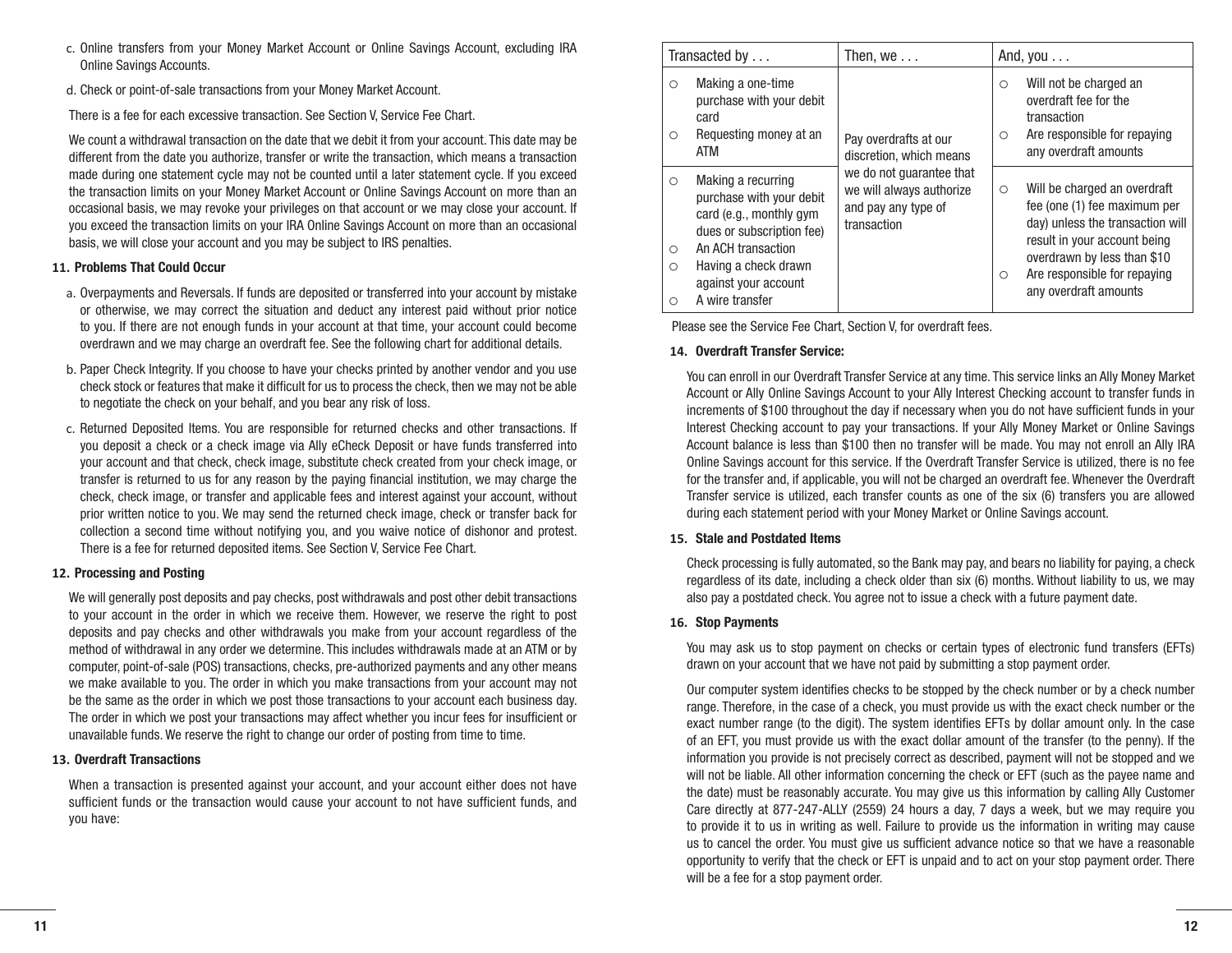You may not request a stop payment on a point-of-sale transaction you made using your debit card or an ATM withdrawal.

You have the ability to cancel pending payments submitted through Online Banking with Bill Pay. Please refer to the Ally Online Banking Services Agreement for details.

You may not stop payment on an ACH transfer that you have scheduled through Ally Bank that is already in process; however, you may be able to cancel the transaction. Please refer to Section I.D., Electronic Banking Services for details.

If you have authorized another financial institution or merchant to withdraw or deposit funds to your Ally account and you have asked Ally Bank to stop such payment from being made, and Ally has not already paid such financial institution or merchant, then your stop payment request will take effect within three (3) Business Days of your request. If you previously authorized an ACH transaction, you must contact the sender of the ACH in the manner specified in your agreement with the sender. There is a fee for stop payments. See Section V, Service Fee Chart.

#### **17. Official Bank Checks**

You may request an official bank check by calling Ally Customer Care, sending a request in writing to Ally Bank, P.O. Box 951, Horsham, PA 19044, or, if you have an IRA, completing the applicable Request for Distribution Form and returning it by mail to us at Ally Bank, P.O. Box 13625, Philadelphia, PA 19101 or by logging into Online Banking to request a distribution. If you choose to close your account, we may issue an official bank check.

If an official bank check is lost, stolen or destroyed, please contact us immediately.

#### **18. Service Fees**

While there are no monthly service fees, there may be service fees that apply to certain requests or actions. Please see our Service Fee Chart, Section V. These fees may change from time to time and in accordance with applicable law. We will provide you notice to the extent required by law.

#### **19. Automated Telephone Access**

You may access your accounts and perform many banking services using a touch-tone telephone and personalized access codes. Services may include balance and transaction information, internal transfers, interest information, and other transactions (as available).

#### **20. Automated Clearing House (ACH) Transfers**

You may be able to send or receive ACH transfers depending on the type of your account. These transfers will be processed under the Operating Rules of the National Automated Clearing House Association (NACHA) and you agree to be bound by and comply with the NACHA rules.

More detailed information is available in Section II, Electronic Fund Transfers Disclosure and Special Terms and Conditions.

#### **21. Transfer of Accounts**

Accounts are not transferable or assignable.

#### **22. Abandoned/Unclaimed Accounts**

Ally Bank is required by law to turn over the funds in abandoned or unclaimed bank accounts to the state of your last known residence.

#### **23. Check 21**

If your account is an Interest Checking account or Money Market Account with check-writing

privileges, it is subject to the provisions of the Check Clearing for the 21st Century Act (Check 21).

This means that you may receive substitute checks or images in place of the checks that you wrote. If you are using Ally eCheck Deposit Service to deposit checks, then you are converting your paper checks into images that may be further converted to substitute checks.

Please refer to the Check 21 Disclosures, Section IV, for more information.

#### **24. Business Day**

For purposes of this Agreement, our Business Days are Monday through Friday. Saturdays, Sundays and federal holidays are not included.

#### **25. Indemnification and Limitation of Liability; Attorney's Fees and Costs for Lawsuits**

You agree to indemnify and hold us harmless from any losses, damages, suits and expenses, of whatever kind, including reasonable attorneys' fees, which we may incur as a result of relying upon instructions from you. You agree to comply with applicable law and to not use your account for unlawful internet gambling transactions or other illegal transactions or activity. Please note, your agreement to comply includes United States economic sanctions laws and regulations, including those issued by the Office of Foreign Assets Control of the U.S. Department of the Treasury and Executive Orders issued by the President of the United States.

You agree to reimburse us for all claims, costs, losses and damages (including collection fees) we may incur with respect to occasions when you do not have sufficient funds in your account or you have returned deposited items to your account.

We are not liable to you for claims, costs, losses or damages caused by an event that is beyond our reasonable control (e.g., the acts or omissions of third parties, natural disaster, emergency conditions, government action, equipment or communications malfunction). We are not liable for special, incidental, exemplary, punitive or consequential losses or damages of any kind.

We reserve the right to limit access to your accounts which can include temporarily or permanently disabling your debit card, removing your online access, restricting your account, dishonoring your checks and/or closing your accounts without prior notice to you unless prior notice is required by law. We do not bear liability for such actions.

Our liability to you for a claim is limited to the face value of the item or transaction, or the actual value of any funds not properly credited or debited.

In any lawsuit brought by you against us or by us against you, the prevailing party in the lawsuit is also entitled to recover reasonable attorney's fees and court costs from the non-prevailing party.

This Indemnification and Limitation of Liability does not, in any case, reduce our liability to you as described in Part II, relating to electronic fund transfers.

#### **26. Conflict/Disputes Involving Your Account**

We are not liable to you for errors that do not result in financial loss to you. We may take any action authorized or permitted by this Agreement without being liable to you, even if such action causes you to incur fees, expenses or damages.

If third parties make claims on your account, or if we receive conflicting instructions from authorized signers, or if we become involved in or concerned about a dispute between you and an authorized signer or joint owner, we have discretion to react in ways we believe to be appropriate, including by closing your account and issuing you a check or interpleading funds to court. You are liable for all expenses and fees we incur for such conflicts or disputes, including internal costs and attorneys' fees, and we may charge them to your account.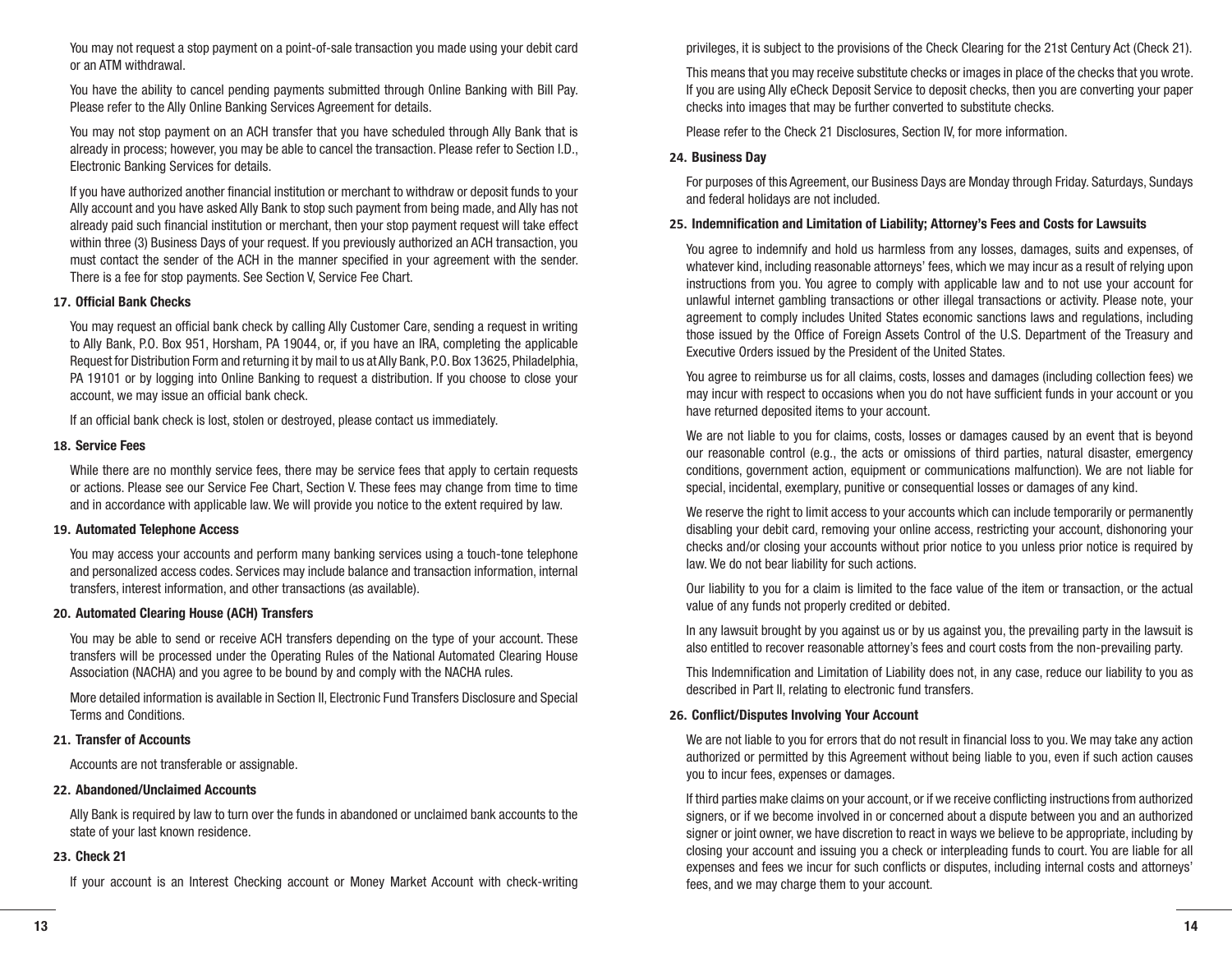#### **27. Legal Process Affecting Accounts**

If legal action such as an attachment, garnishment, levy or other state or federal legal process ("legal process") is brought against your account, we may refuse to permit (or may limit) withdrawals or transfers from your account until the legal process is satisfied or dismissed. Regardless of the terms of such attachment, garnishment, levy or other state or federal process, we have first claim to any and all funds in your account. We will not contest on your behalf any such legal process and may take action to comply with such legal process as we determine to be appropriate in the circumstances without liability to you, even if the legal process purports to affect the interest of only one owner of a joint account and even if any funds we may be required to pay out leaves insufficient funds to pay a check you have written. If we incur any expenses, including without limitation, reasonable attorney fees, in connection with any such legal process, we may charge any expenses and fees to your account or any other account you may have with us without prior notice to you, or we may bill you directly for such expenses and fees. Any garnishment or other levy against your account is subject to our right of setoff and security interest.

#### **28. Setoff and Security Interest Rights**

You grant us a security interest in any and all of your accounts with us for obligations owing to us by any owner of any of your accounts. These obligations include both secured and unsecured debts and debts you owe individually or together with someone else. We may take or set off funds in any or all of your accounts with us and with our parent, affiliates or subsidiaries for direct, indirect and acquired obligations that you owe us, our parent, affiliates and subsidiaries, including any balances as a result of not having sufficient funds available, regardless of the source of funds in an account. These rights are in addition to other rights we have to take or charge funds in your account for obligations you owe us. Ally Bank's security interest and right of setoff shall not apply if such security interest or right of setoff would invalidate the tax-advantaged status of any retirement account (e.g., an IRA) that you maintain with Ally Bank.

We may consider this Agreement as your consent to Ally Bank asserting its security interest or exercising its right of setoff should any laws governing your account require your consent. If the law restricts our ability to take or setoff funds in your account, or if some government payments are protected from attachment, levy or legal process, to the extent that you may do so by contract, you waive those conditions and limits and authorize us to apply funds in any or all of your accounts with us, our parents, affiliates or subsidiaries to obligations you owe us.

Exercising these rights may result in early withdrawal penalties or may cause us to dishonor items should our action result in nonsufficient funds in your account.

In the case of a joint account, we may exercise these rights against the joint account and all joint owners. These rights exist no matter who contributed funds to the joint account. Similarly, each joint owner agrees that we may use the money in their individual accounts to satisfy obligations in their joint accounts.

#### **29. Change of Address**

You must promptly notify us of any change in your residential mailing or email address. Failure to notify us may result in delay or non-receipt of bank correspondence.

#### **30. Collection Costs**

You agree to pay our collection agency fees and costs and/or our attorney's fees and court costs if an overdraft, returned deposited check or other transaction in your account is referred to a collection agency and/or an attorney for collection.

#### **31. Recording and Monitoring Telephone Calls and Electronic Communications**

We will record and monitor our telephone conversations with you and your electronic communications

with us (chat, e-mail, Twitter, and other forms of electronic exchange). Unless the law requires otherwise, you consent in advance to such recording and monitoring and we do not need to remind you of these activities.

#### **32. Waiver**

We may delay or waive any rights we have under this Agreement. If we delay or waive our rights, you are still obligated to pay us fees and other amounts you may owe us under this Agreement. Any delay or waiver of our rights applies only to the specific instance in which we decide to delay or waive the provision and does not affect our future rights in any way.

#### **33. Changes in Terms**

Please be aware that accounts or services can change over time. We reserve the right to discontinue or make changes to accounts or services. We may change this Agreement, and we may add to or delete from this Agreement, and the updated agreement will supersede all prior versions. We will provide notice of changes, additions, and deletions as required by law. If we have provided advance notice and you do not agree with a change, you may close your account(s) before the effective date of the change, addition or deletion.

#### **34. Digital Images, e-Signatures, & Facsimile Signatures**

We accept digital images, e-signatures, and facsimile signatures for documents that need to be signed or endorsed, excluding any documents specifically indicating the return of the actual document or related to your IRA requiring original signatures. However, we will not be liable if use of a device was unauthorized or if the size, color or quality of the signature is different from that of any signature previously presented to us. If a facsimile signature is used for a withdrawal from your account, you are responsible for any withdrawal from your account when the facsimile signature resembles or purports to be the signature of a person authorized to make withdrawals from your account. You agree to reimburse us (and we may charge your account) for all claims, costs, losses and damages, including reasonable attorneys' fees, that result from our payment of a withdrawal accompanied by a facsimile signature or by a facsimile or digital image that we otherwise believe you authorized.

#### **35. Closing An Account**

We have the right to close your Interest Checking account, Money Market Account, Online Savings Account, or IRA Online Savings Account at any time for any reason. We may also close your CD or IRA CD at any time for any reason or at maturity without advance notice. In addition, your account will be closed automatically if we do not receive your initial deposit of funds to (i) an Interest Checking account, Money Market Account, or Online Savings Account within thirty (30) days of the date on which your account is opened, (ii) a CD within sixty (60) days of the date on which your account is opened, or (iii) an IRA within ninety (90) days of the date on which your account is opened.

If your account has a balance when we close it, we will return the remaining funds to you, including accrued interest earned until the close date, less any applicable penalty, unless prohibited by applicable law.

If you close your account and transactions that we cannot return unpaid (for example, a previously approved/authorized point-of-sale debit card purchase or ATM transaction) are later presented against your account, you authorize us to re-open such account and apply the transactions that were authorized prior to account closure. We are not liable for any losses or damage that may result from dishonoring any items after your account has been closed.

You should cancel any pending or future bill payments before you close your account. If your account is overdrawn when we close it, you agree to pay immediately all amounts you owe us.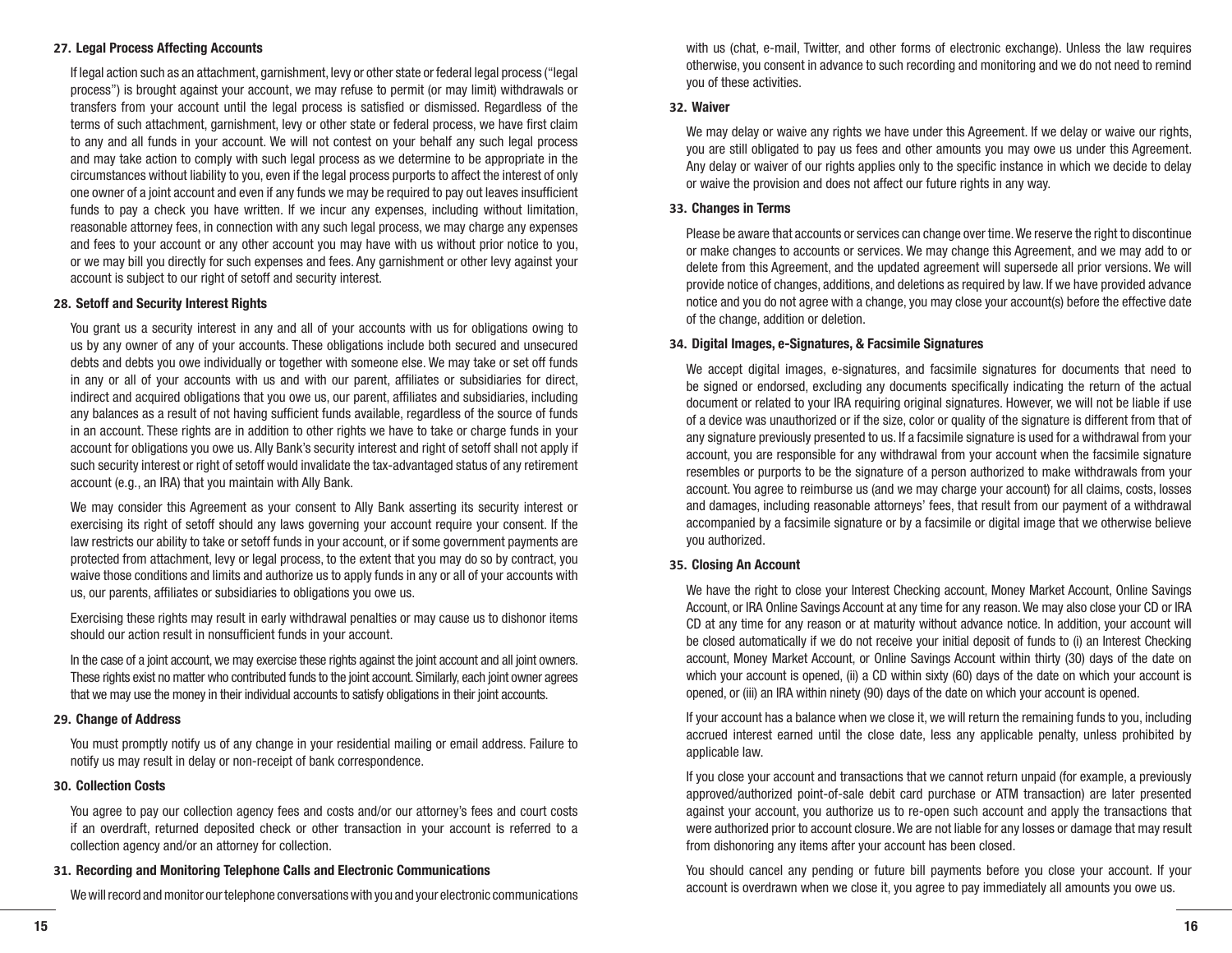You may close your CD or IRA CD at maturity without penalty. Any other closure of your CD or IRA CD may be subject to an early withdrawal penalty, as described in Section I.B.6, More About CDs and IRA CDs, under Early Withdrawals. IRS penalties may apply to IRA CDs. See the Custodial Account Agreement and Disclosure Statement provided at the time of your online application and in your Welcome Kit.

#### **D. Electronic Banking Services:**

# **1. ATMs**

Ally Bank does not currently charge a fee for ATM withdrawals. When you use an ATM not owned by us, you may be charged a fee by the ATM owner or by any network used, and you may be charged a fee for a balance inquiry even if you do not complete a monetary transaction. Such fees will be charged directly to your account. At the end of each statement cycle, ATM fees from other ATM owners within the continental United States are totaled, and such ATM fees will be reimbursed to your account in a lump sum up to a maximum of \$10.00 for each statement cycle. Some international and U.S. Territory ATM fees may also be included in the reimbursement; however surcharge fees not identified within the transaction by the originating ATM owner may not be reimbursed. These fees will not be reimbursed if your account is closed before your statement is issued. We only pay interest on the reimbursed amount starting on the day those funds are credited to your account.

You are responsible for any tax consequences of this reimbursement. If the account's annual ATM fee reimbursement together with all other miscellaneous income paid to you is \$600 or greater, we will report such reimbursement to the Internal Revenue Service in the name of the Primary Owner on form 1099-MISC.

#### **2. Online & Mobile Banking**

Online Banking allows you to review your accounts and conduct certain other transactions online, including person-to-person payments and eCheck. Online Banking includes Mobile Services accessible through eligible Mobile Devices and is available to all of our customers except fiduciaries. Please see our Online Banking Services Agreement posted in the "Legal" link at allybank.com for more details.

# **3. Bill Pay**

Bill Pay in Online Banking is available to you automatically when you open an Ally Interest Checking Account and set up your Online Banking access. We impose limits on the transaction amount of bill payments, notwithstanding the amount in your Bill Pay eligible account, and will disclose the limits on the Bill Pay website and mobile screens. Please review our Online Banking Services Agreement for specific instructions, limitations, fees, and requirements.

#### **4. External ACH Transfers Initiated at Ally by You; Non-Ally Accounts**

We make it possible for you to conduct inbound transfers into your Ally accounts from accounts you own at other financial institutions (Non-Ally Accounts) and outbound transfers out of your Ally accounts into your Non-Ally Accounts. To use this service, you must enroll your Non-Ally Accounts with us, and enrollment of such accounts is subject to our approval, which may be withheld in our sole discretion.

a. Account Verification. You agree that you will only transfer funds to or from the Non-Ally Accounts that you own and that are in your name. We may verify that you own the Non-Ally Account. We may require additional verification of your ownership of any Non-Ally Account at any time before or after registration and before or after allowing any transfer activity with respect to that account (this is referred to as "Additional Verification").

- (i) By requesting to register a Non-Ally Account, you: (1) authorize us to tell the financial institution that holds the Non-Ally Account that you have authorized and consented to such financial institution disclosing to us and our representatives any information that we may request about you or the Non-Ally Account; and (2) agree to cooperate in additional verification, including by promptly providing any identification and/or other Non-Ally Account documentation that we may request.
- b. Transfer Processing Speed. Ally offers two delivery speeds for external transfers: Standard (3-business day delivery) and Next Day (1-business day delivery). Eligible delivery dates will be presented to you based on the transfer speed available for your external transfer.

# (i) **Standard Transfers**

- (1) Processing Standard Transfers. Three (3) business days prior to the requested delivery date, we initiate a request to debit funds from the source account.
- (2) Cut-Off Time. The cut-off time for scheduling a Standard Transfer is 1 a.m. ET. Any transfer scheduled after the applicable cut-off time will be treated as if scheduled on the next Business Day.

| Standard Transfers Inbound and Outbound Processing Times |                |                  |                        |
|----------------------------------------------------------|----------------|------------------|------------------------|
| Transfer Requested between:                              |                | Funds Withdrawn: | <b>Funds Delivered</b> |
| 1:01 $a.m.$ ET                                           | 1:00 $a.m.$ ET |                  | On:                    |
| Sundav                                                   | Monday         | Monday           | Wednesdav              |
| Monday                                                   | Tuesday        | Tuesday          | Thursday               |
| Tuesday                                                  | Wednesday      | Wednesday        | Friday                 |
| Wednesday                                                | Thursday       | Thursday         | Monday                 |
| Thursday                                                 | Friday         | Friday           | Tuesday                |
| Friday                                                   | Monday         | Monday           | Wednesday              |
| Saturday                                                 | Monday         | Monday           | Wednesdav              |

(3) The following chart illustrates the timing of when funds are debited and credited based on the day and time the Standard Transfer request is received by Ally.

- (4) Standard One-Time Transfers. Standard One-Time Transfers can be requested online, on a mobile device, or by telephone. One-time transfers may be scheduled for the current date (subject to cut-off times) or a future date.
- (5) Standard Recurring Transfers. Standard Recurring Transfers can only be requested online or on a mobile device. This feature may be used when a set amount is transferred at regular intervals. For example, you may schedule a \$50 transfer from your Non-Ally Account to your Ally account every month.

# (ii) **Next Day Transfers**

(1) Availability of Next Day Transfers. Next Day transfer availability is determined by Ally. Considerations involved in providing Next Day availability include, but are not limited to, account tenure (new accounts), account inactivity, and transfer activity such as overdrafts and ACH returns. For the purpose of account security and fraud prevention, we reserve the right to modify the Next Day qualifications at any time based on, but not limited to, your current and historical use of the transfer service.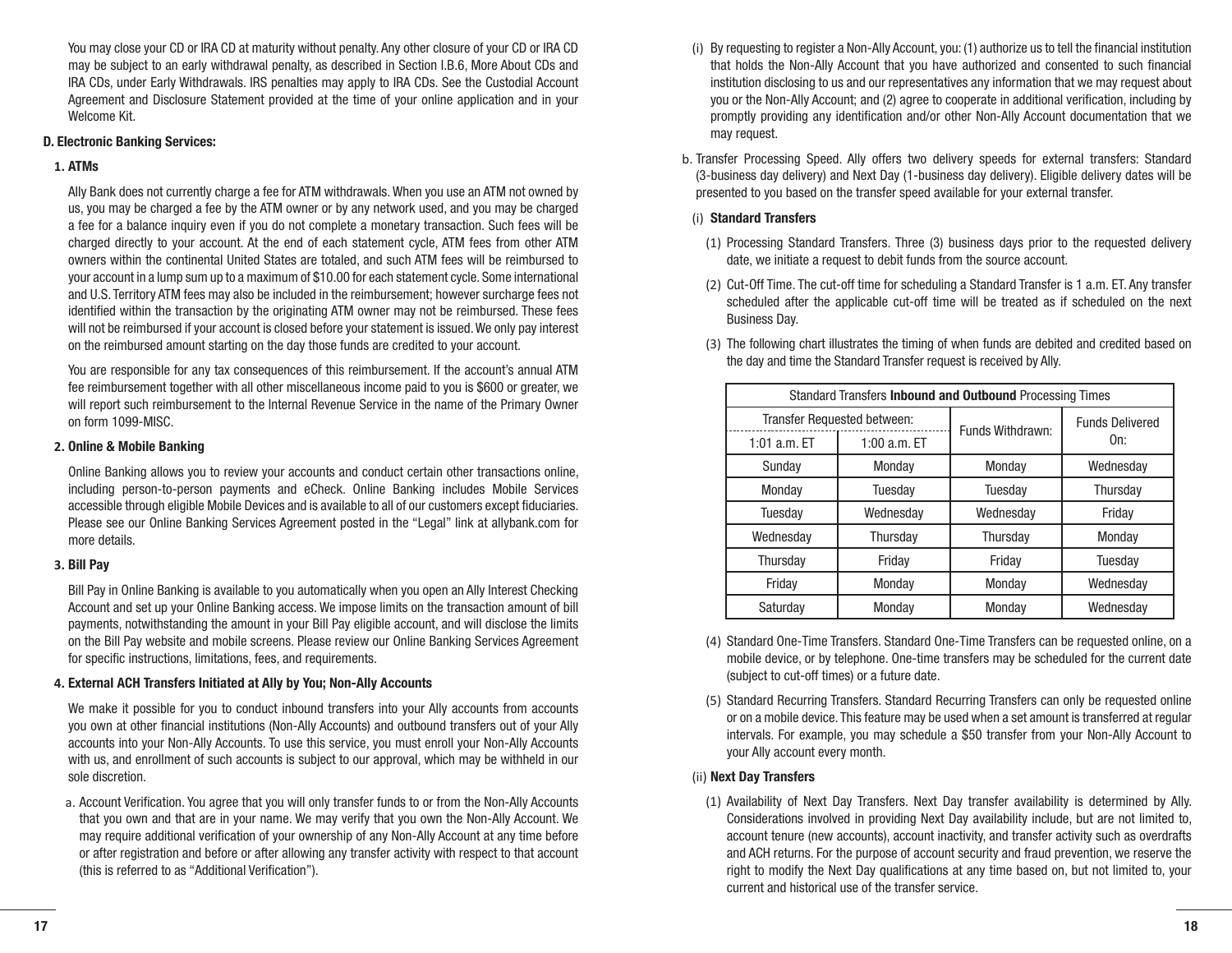(2) Processing Inbound Next Day Transfers. One (1) business day prior to the requested delivery date, we initiate a request to debit funds from your Non-Ally account.

| Next Day <b>Inbound</b> Processing Times |              |                  |                     |  |
|------------------------------------------|--------------|------------------|---------------------|--|
| Transfer Requested between:              |              | Funds Withdrawn: | Funds Delivered On: |  |
| 7:31 p.m. ET                             | 7:30 p.m. ET |                  |                     |  |
| Sundav                                   | Monday       | Tuesday          | Tuesdav             |  |
| Monday                                   | Tuesday      | Wednesday        | Wednesday           |  |
| Tuesday                                  | Wednesday    | Thursday         | Thursday            |  |
| Wednesday                                | Thursday     | Friday           | Friday              |  |
| Thursday<br>Friday                       |              | Monday           | Monday              |  |
| Friday                                   | Monday       |                  | Tuesday             |  |
| Saturday<br>Monday                       |              | Tuesdav          | Tuesdav             |  |

(3) Processing Outbound Next Day Transfers. The following chart illustrates the timing of when funds are debited and credited based on the day and time the Next Day Transfer request is received by Ally.

| Next Day <b>Outbound</b> Processing Times |              |                  |                     |  |
|-------------------------------------------|--------------|------------------|---------------------|--|
| Transfer Requested between:               |              | Funds Withdrawn: | Funds Delivered On: |  |
| 7:31 p.m. ET                              | 7:30 p.m. ET |                  |                     |  |
| Sunday                                    | Monday       | Monday           | Tuesday             |  |
| Monday                                    | Tuesday      | Tuesday          | Wednesday           |  |
| Tuesday                                   | Wednesdav    | Wednesdav        | Thursday            |  |
| Wednesday                                 | Thursday     | Thursday         | Friday              |  |
| Thursday                                  | Friday       | Friday           | Monday              |  |
| Friday                                    | Monday       | Monday           | Tuesday             |  |
| Saturday                                  | Monday       | Monday           | Tuesday             |  |

- (4) Cut-Off Time. The cut-off time for scheduling a Next Day Transfer is 7:30 p.m. ET. Any transfer scheduled after the applicable cut-off time will be treated as if scheduled on the next Business Day.
- (5) Next Day One-Time Transfers. Next Day One-Time Transfers can be scheduled online, on a mobile device or by telephone. Next Day transfers may be scheduled for the current date (subject to cut-off times) or a future date. Next Day Transfers cannot be set on a recurring basis.
- c. Sufficient Funds. You agree that you will have sufficient available funds in your Ally account to cover all outbound transfers. If your Ally account does not have sufficient available funds, we may elect not to initiate the scheduled transfer. If we do elect to initiate the transfer, it may overdraw your account, in which case you will be liable for the outstanding amount plus any Overdraft Fees.
- d. Availability of Funds. For Inbound Transfers originated at Ally, the funds are generally available in

your Ally account when they are received. For Outbound Transfers originated at Ally, the other Financial Institution determines the availability of the funds in your Non-Ally account.

- e. Routing of Transfers. You agree that Ally may use any means which we, in our sole discretion, consider suitable to execute your ACH transfers.
- f. Canceling Transfers. You may cancel recurring or pending ACH transfers that you have scheduled through Ally Bank by accessing your Ally account on our website, by using your mobile device and reviewing the scheduled activity, or by calling us at 877-247-ALLY (2559). However, if at the time of scheduling the ACH transfer you requested us to process the transfer immediately or if the transfer's status is "In Process" or "Complete," you cannot cancel or delete it.
- g. Limits on Transfers. Limitations apply to the amounts that may be transferred by ACH from or to a Non-Ally Account. Such limits shall be provided to you on the website or by telephone at the time of your transfer.
- h. Rejection of Transfers. Ally reserves the right to reject any scheduled transfer request. Ally will use reasonable efforts to provide notice to you of any rejection of a scheduled transfer. However, Ally will not be liable to you for any loss or damage, including interest, in the event of our rejection of the transfer and/or the failure to give such notice.
- i. Failure of Other Financial Institutions. Ally is not responsible for the actions of any other financial institution, including any failure of another financial institution to act in a timely manner in connection with transfers described above. Ally cannot guarantee the timely delivery or return of funds as a result of the actions of another financial institution, including failure of another financial institution to act in a timely manner.
- j. Termination. We may change, modify, add or remove all or portions of your ACH transfer capability at any time, with or without notice to you. In addition, we may restrict your access to and use of the transfer capability at any time upon notice as required by law.

# II. ELECTRONIC FUND TRANSFERS DISCLOSURE AND SPECIAL TERMS AND CONDITIONS

You may arrange for direct deposits to be made to, automated payments and checks to be paid from, and funds to be transferred between your Online Savings, Money Market Account or Interest Checking account(s) with us. If your account was established primarily for personal, family or household purposes, these transactions are governed by Regulation E and the following special provisions and disclosures apply. Additional disclosures are provided in other sections of the Agreement.

# **A. Electronic Fund Transfers Services**

The following terms are used to describe Electronic Fund Transfers (EFT) services:

- § "automated credits" or "direct deposits" are deposits made directly to your account by electronic means;
- "automated debits," "automated payments" or "automated checks" indicate payments authorized by a signature or PIN to be made from your account(s) by electronic means;
- "telephone transfers" are the movement of funds between your Ally authorized accounts by use of a touch-tone telephone and personalized access codes.

When you accept direct deposits or authorize automated payments/debits/checks or telephone transfers to or from your accounts, you agree to these terms and conditions.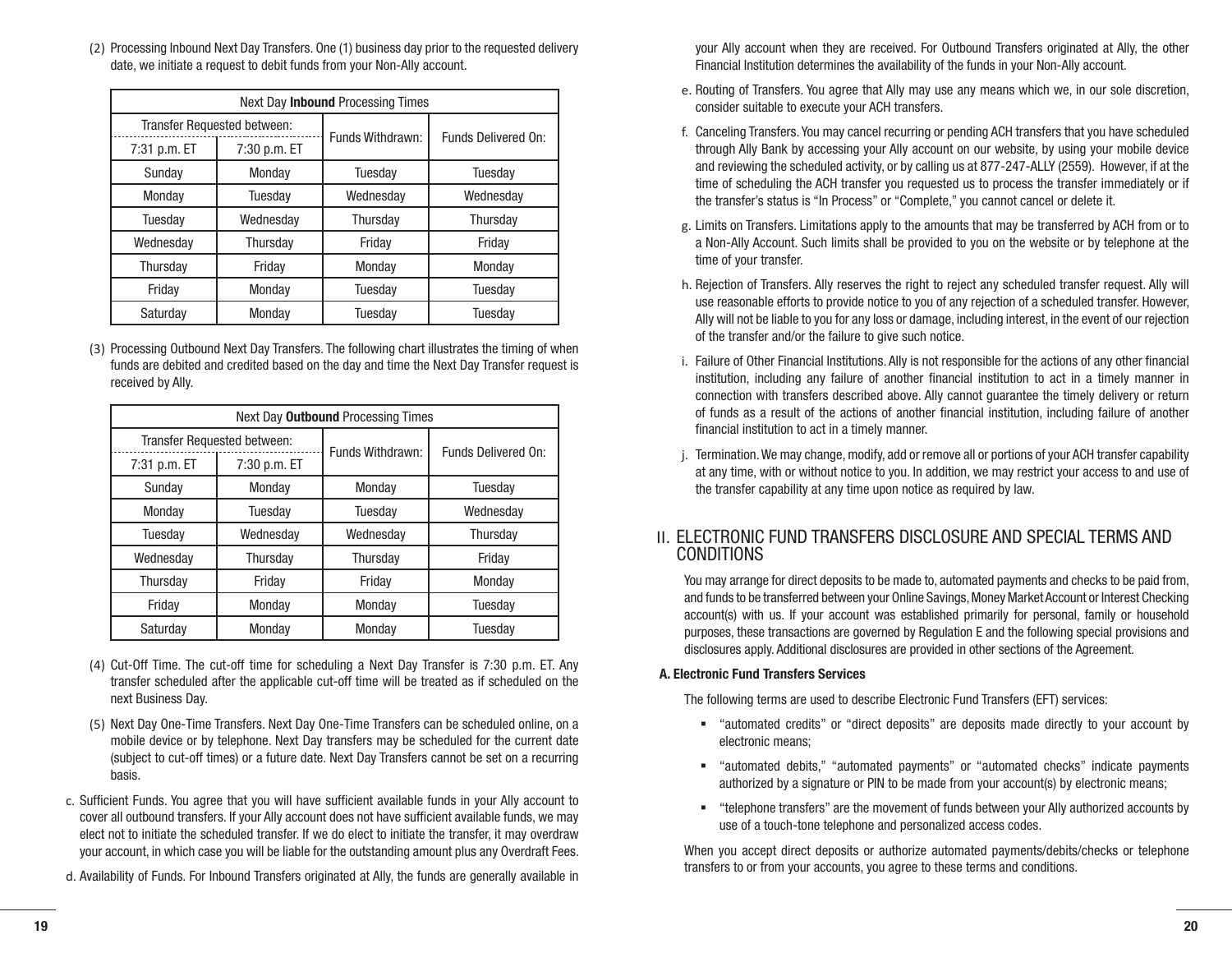Other relevant terms and conditions described elsewhere in this Agreement also apply as long as they are not inconsistent with Regulation E or this Section II.

#### **1. Types of Electronic Fund Transfers Available**

- a. You may arrange with another party, such as your employer or a government agency, to electronically deposit funds on a one-time or recurring basis directly to your Interest Checking account, Online Savings Account or Money Market Account at Ally.
- b. You may authorize another party, such as an insurance company or mortgage company, to have payments sent directly to them on a regular basis from your Interest Checking account or, subject to the limitations on withdrawals and transfers, Online Savings Account or Money Market Account at Ally.
- c. You may also direct that funds be transferred from one of your deposit accounts to another account, by use of telephone and personalized access codes, and through Online Banking.
- d. You may also direct that funds be sent to a third party via person-to-person payments.
- e. You may authorize a merchant or other payee to make a one-time electronic payment using account information from your check to pay for purchases and to pay bills.
- f. You may use your debit card to make purchases at merchants that accept the card or to obtain cash at ATMs and retail cash back at certain merchants.

#### **2. Limitations on Transfers, Amounts, and Frequency of Transactions**

Please see your Debit Card Agreement and Disclosure for limitations on transfers, amounts and frequency of transactions when using your debit card.

#### **3. Right to Receive Documentation of Electronic Fund Transfers**

- a. Receipts. You can get a receipt at the time you make any transfer to or from your account using an ATM or point-of-sale terminal.
- b. Statements. Except for IRA Online Savings Accounts (quarterly statements), you will receive a statement in any month in which you have or conduct (or could conduct) an electronic fund transfer. A statement will be issued to the Primary Owner for any monthly statement period in which an EFT has been conducted.
- c. Preauthorized Credits. If you have arranged to have direct deposits made to your account at least once every sixty (60) days from the same person or company, you can call us to find out whether or not the deposit has been made, using the applicable telephone number listed in the "Bank Contacts" section.

#### **4. Right to Stop Payment of Preauthorized Transfers and Procedure for Doing So**

If you have scheduled a one-time ACH transfer or a recurring ACH transfer, you can stop any of these payments. Here's how:

Call us at the applicable telephone number listed in the "Bank Contacts" section, or write us at the applicable address listed in the "Bank Contacts" section, in time for us to receive your request three (3) Business Days or more before the payment is scheduled to be made. If you call, we may also require you to put your request in writing and get it to us within fourteen (14) days after you call. Please see Section I.C.16, Stop Payments, for additional details.

#### **5. Liability for Failure to Stop Payments of Transfers**

If you order us to stop a preauthorized payment three (3) Business Days or more before the transfer is scheduled, and we do not do so, we will be liable for your actual losses or damages.

#### **6. Notice of Varying Amounts**

If regular payments vary in amount, the person you are going to pay will tell you, ten (10) days before each payment, when it will be made and how much it will be. You may choose instead to get this notice only when the payment would differ by more than a certain amount from the previous payment, or when the amount would fall outside certain limits that you set.

#### **7. Liability for Unauthorized Transfers from Your Account.**

Tell us AT ONCE if you believe your debit card or PIN has been lost or stolen, or if you believe that an electronic fund transfer has been made without your permission using information from your check. Telephoning is the best way of keeping your possible losses down. You could lose all the money in your account (plus any other Ally account you own). If you tell us within two (2) Business Days after you learn of the loss or theft of your debit card or PIN, you can lose no more than \$50 if someone used your debit card or PIN without your permission.

If you do NOT tell us within two (2) Business Days after you learn of the loss or theft of your debit card or PIN, and we can prove we could have stopped someone from using your debit card or PIN without your permission if you had told us, you could lose as much as \$500.

Also, if your statement shows transfers that you did not make, including those made by debit card, PIN or other means, tell us at once. If you do not tell us within sixty (60) days after the statement was mailed or made available to you, you may not get back any money you lost after the sixty (60) days if we can prove that we could have stopped someone from taking the money if you had told us in time. If a good reason (such as a long trip or a hospital stay) kept you from telling us, we will extend the time periods.

Call us immediately at the following toll-free number: 877-247-ALLY (2559). If you cannot reach us by telephone, write us at Ally Bank, P.O. Box 951, Horsham, PA 19044.

You should also call the number or write to the address listed above if you believe a transfer has been made using the information from your check without your permission.

#### **8. Liability for Failure to Make Transfers**

If we do not complete a transfer to or from your account(s) on time or in the correct amount according to our Agreement with you, we will be liable for your actual losses or damages. However, there are some exceptions. We will not be liable, for instance:

- a. If, through no fault of ours, you do not have enough money in your account to make the transfer.
- b. If the ATM or system was not working properly and you knew about the breakdown when you started the transaction.
- c. If circumstances beyond our control (such as fire or flood) prevent the transfer, despite reasonable precautions that we have taken.
- d. In the case of preauthorized credits, if the data from the third party is not received, is incomplete or erroneous.
- e. If your account is not in an active status.

There may be other exceptions stated in our Agreement with you.

- **9. Disclosure of Account Information. We will disclose information to third parties about your account or the transfers you make:**
	- a. Where it is necessary for completing transfers; or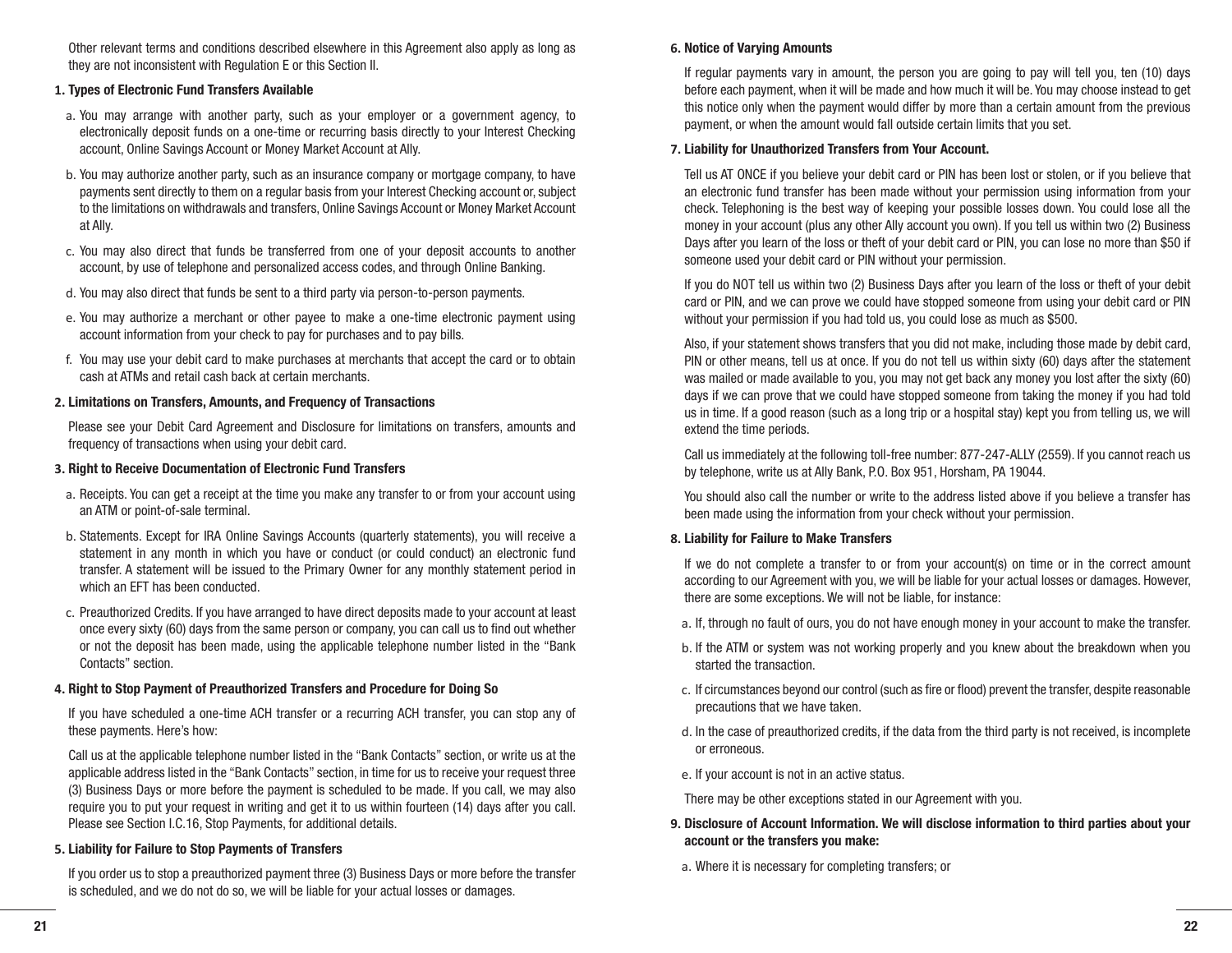- b. In order to verify the existence and condition of your account for a third party, such as a credit bureau or merchant; or
- c. If you give us your written permission; or
- d. If we close your account due to a deficient balance, excessive instances when you do not have sufficient funds in your account or to protect or enforce our legal rights; or
- e. In order to comply with government agency or court orders; or
- f. As disclosed in our Privacy Policy.

# **10. In Case of Errors or Questions About Your Electronic Transfers**

Call or write us at the number or address listed in the "Bank Contacts" section, as soon as you can, if you think your statement or receipt is wrong or if you need more information about a transfer listed on the statement or receipt. We must hear from you no later than sixty (60) days after we send you or make available to you the FIRST statement on which the problem or error appeared.

- a. Tell us your name and account number.
- b. Describe the error or the transfer you are unsure about, and explain as clearly as you can why you believe it is an error or why you need more information.
- c. Tell us the dollar amount of the suspected error.

If you tell us orally, we may require that you send us your complaint or question in writing within ten (10) Business Days.

We will determine whether an error occurred within ten (10) Business Days after we hear from you and will correct any error promptly. If we need more time, however, we may take up to forty-five (45) days to investigate your complaint or question. If we decide to do this, we will credit your account within ten (10) Business Days for the amount you think is in error, so that you will have the use of the money during the time it takes us to complete our investigation. If we ask you to put your complaint or question in writing, and do not receive it within ten (10) Business Days, we may not credit your account.

For errors involving new accounts, point-of-sale, or foreign-initiated transactions, we may take up to ninety (90) days to investigate your complaint or question. For new accounts, we may take up to twenty (20) Business Days to credit your account for the amount you think is in error.

We will tell you the results within three (3) Business Days after completing our investigation. If we decide that there was no error, we will send you a written explanation. You may ask for copies of the documents that we used in our investigation.

# **11. Bank Contacts**

If you need to call or write to us about your account, use the following telephone number or address:

Ally Bank P.O. Box 951

Horsham, PA 19044

877-247-ALLY (2559)

# III. FUNDS AVAILABILITY

# **A. Your Ability To Withdraw Funds**

Our policy is to delay the availability of funds from your check deposits for all deposit accounts, excluding check deposits to CDs and IRA CDs. During the delay, you may not withdraw the funds and we will not use the funds to pay checks you have written, debit card transactions, wire transfer, ACH or other payment instructions. We do not accept cash deposits.

## **B. Determining the Availability of a Deposit**

The length of the delay is counted in business days from the day of your deposit. Every day is a business day except Saturdays, Sundays, and federal holidays. If you make a deposit that is received by us via the U.S. Postal Service, overnight carrier or courier before 5:00 p.m. ET on a business day that we are open, we will consider that day to be the day of your deposit. However, if a deposit is received by us after 5:00 p.m. ET or on a day we are not open, we will consider that the deposit was made on the next business day we are open.

If you make a deposit via eCheck Deposit before 7:00 p.m. ET on a business day that we are open, we will consider that day to be the day of deposit. If a deposit is received by us through eCheck Deposit after 7:00 p.m. ET on a day we are open for business, we will consider that deposit to be made on the next business day we are open.

The length of the delay varies depending on the type of deposit and is explained below. Deposits cannot be made in person to an Ally Bank employee.

# **C. Same-Day Availability**

Funds from the following deposits are available the same business day the deposit is received or in the case of ACH transfers, on the settlement date:

- **1.** International wire transfers received by 3:00 p.m. ET
- **2.** Domestic wire transfers received by 5:00 p.m. ET
- **3.** ACH Direct Deposits
- **4.** ACH Credit transfers received by Ally Bank (with current day settlement date) initiated by you and originated from another financial institution. "ACH Credit" means a transfer instruction in which you direct another financial institution to send funds to Ally Bank

# **D. Next-Day Availability**

Funds from the following deposits are available on the first business day after the day of your deposit:

- **1.** Checks drawn on Ally Bank
- **2.** U.S. Treasury checks that are payable to you
- **3.** International Wire Transfers received after 3:00 p.m. ET
- **4.** Domestic wires received after 5:00 p.m. ET

# **E. Other Check Deposits**

For all other checks payable to you, including checks drawn on any U.S. financial institution other than Ally Bank, state or local government checks, cashier's, certified, teller's or traveler's checks, Federal Reserve Bank checks, Federal Home Loan Bank checks and U.S. Postal Service money orders, up to \$200 is available for each check on the first business day after the day of your deposit and the remaining funds on the second business day after the day of your deposit. The \$200 availability applies to each check in the deposit (includes deposits via eCheck).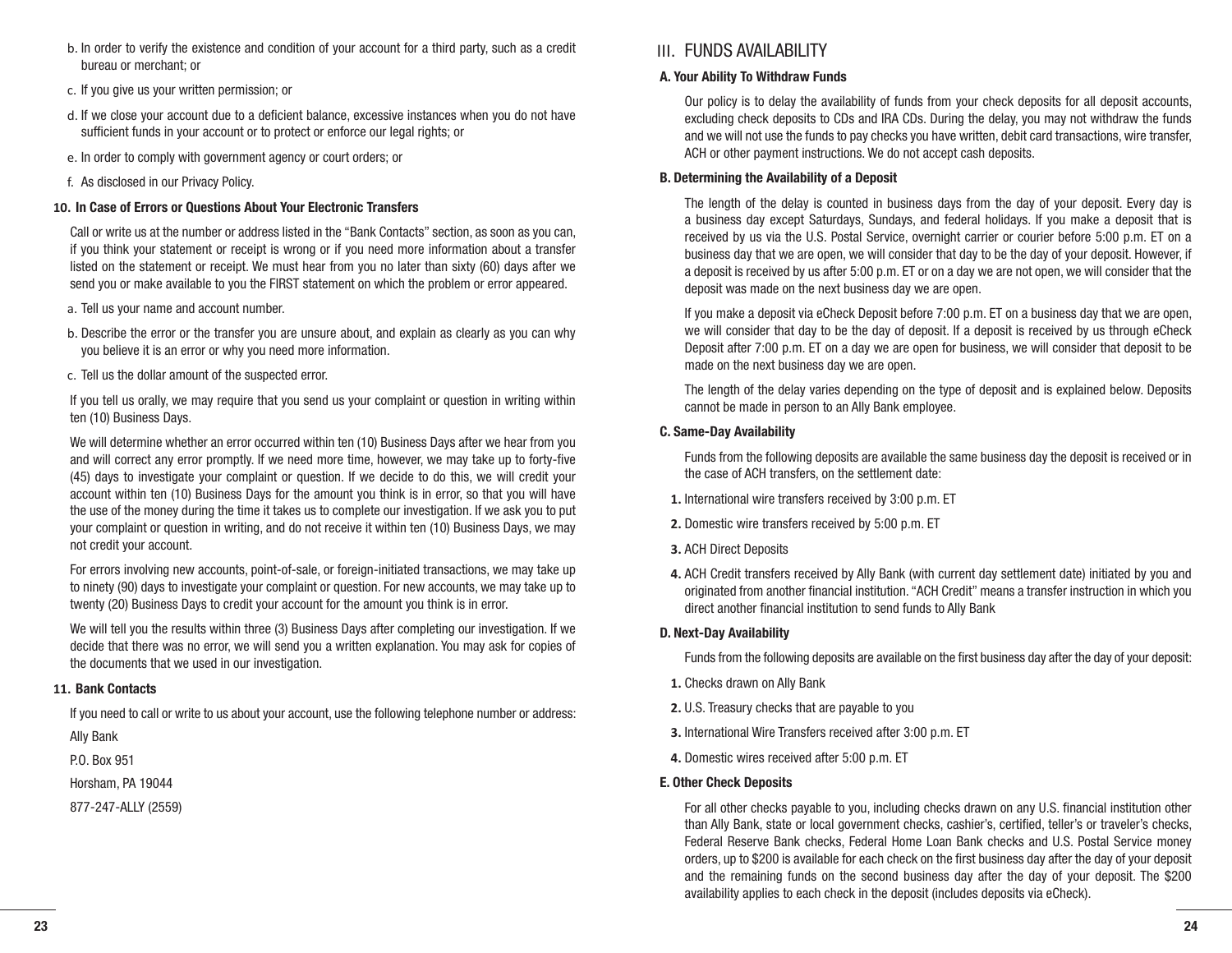#### **F. Longer Delays May Apply**

Funds you deposit by check may be delayed for a longer period under the following circumstances:

- **1.** We believe a check you deposit will not be paid.
- **2.** You deposit a check for more than \$25,000.
- **3.** You redeposit a check that has been returned unpaid.
- **4.** You have overdrawn your account repeatedly in the last six months.
- **5.** There is an emergency, such as failure of computer or communications equipment.

We will notify you if we delay your ability to withdraw funds for any of these reasons, and we will tell you when the funds will be available. They will generally be available no later than the fifth business day after the day of your deposit.

# **G. Special Rules for New Checking, Money Market and Savings Account Customers**

If you are a new checking, money market or savings account customer, Ally Bank will generally apply the same funds availability policy as applicable for an existing customer. However, Ally Bank reserves the right to make exceptions on a case-by-case basis. We will notify you if we delay your ability to withdraw funds for this reason. A new account customer is defined as having their first checking, money market or savings account open at Ally Bank for 30 days or less.

# **H. Special Rules for eCheck Images**

Funds from eCheck Deposit images are generally made available within the above policy timeframes; however, Ally Bank reserves the right to make such deposits available at our discretion.

# IV. CHECK 21 DISCLOSURES

Substitute Check Policy Disclosure — Substitute Checks and Your Rights

# **A.** *What is a substitute check?*

To make check processing faster, federal law permits banks to replace original checks with "substitute checks." These checks are similar in size to original checks with a slightly reduced image of the front and back of the original check. (Checks that you scan using eCheck Deposit are not substitute checks.) The front of a substitute check states: "This is a legal copy of your check. You can use it the same way you would use the original check." You may use a substitute check as proof of payment just like the original check.

Some or all of the checks that you receive back from us may be substitute checks. This notice describes rights you have when you receive substitute checks from us. The rights in this notice do not apply to original checks or electronic debits to your account. However, you have rights under other law with respect to those transactions.

# **B.** *What are my rights regarding substitute checks?*

In certain cases, federal law provides a special procedure that allows you to request a refund for losses you suffer if a substitute check is posted to your account (for example, if you think we withdrew the wrong amount from your account or that we withdrew money more than once for the same check). The losses you may attempt to recover under this procedure may include the amount that was withdrawn from your account and fees that were charged as a result of the withdrawal (for example, overdraft fees).

The amount of your refund under this procedure is limited to the amount of your loss or the amount

of the substitute check, whichever is less. You also are entitled to interest on the amount of your refund if your account is an interest-bearing account. If your loss exceeds the amount of the substitute check, you may be able to recover additional amounts under other law.

If you use this procedure, you may receive up to \$2,500 of your refund (plus interest, if your account earns interest) within ten (10) Business Days after we receive your claim and the remainder of your refund (plus interest, if your account earns interest) not later than forty-five (45) calendar days after we receive your claim.

We may reverse the refund (including any interest on the refund) if we later are able to demonstrate that the substitute check was correctly posted to your account.

# **C.** *How do I make a claim for a refund?*

If you believe that you have suffered a loss relating to a substitute check that you received and that was posted to your account, please contact us by telephone at 877-247-ALLY (2559), by email at customercare@allybank.com or by writing to: Ally Bank, P.O. Box 951, Horsham, PA 19044. You must contact us within forty (40) calendar days of the date that we mailed (or otherwise delivered by a means to which you agreed) the substitute check in question or the account statement showing that the substitute check was posted to your account, whichever is later. We will extend this time period if you were not able to make a timely claim because of extraordinary circumstances.

Your claim must include:

- **1.** A description of why you have suffered a loss (for example, you think the amount withdrawn was incorrect);
- **2.** An estimate of the amount of your loss;
- **3.** An explanation of why the substitute check you received is nonsufficient to confirm that you suffered a loss; and
- **4.** A copy of the substitute check and/or the following information to help us identify the substitute check: the check number, the payee and the amount of the check.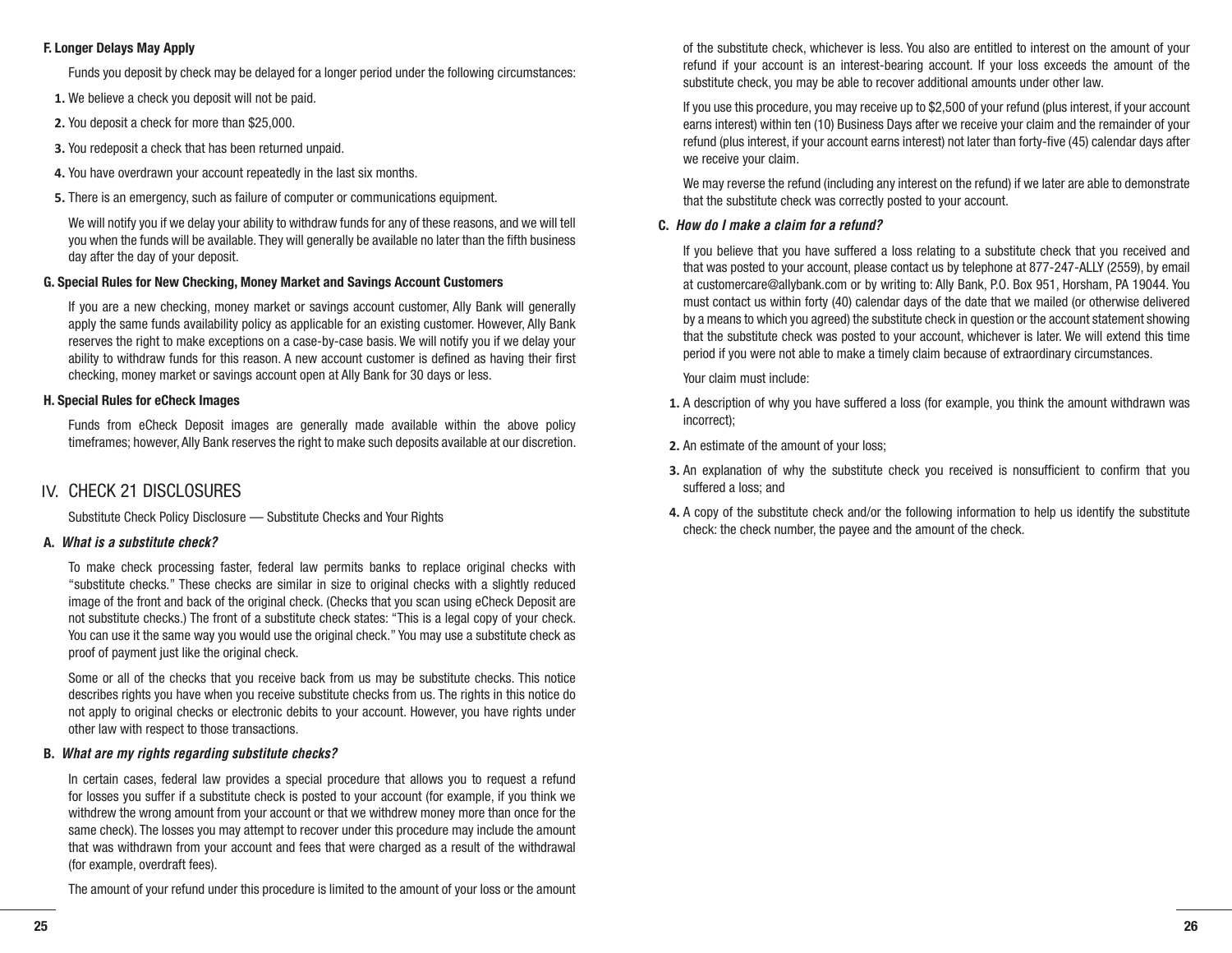# V. SERVICE FEE CHART

The chart below sets forth the service fees applicable to your account. For further details please see the appropriate section of this Agreement.

| <b>TYPE OF FEE</b>                                                          | <b>FEE DESCRIPTION</b>                                                                                                                                                                             | <b>FEE AMOUNT</b>                                                                                                                                              | <b>TYPE OF ACCOUNT FEE IS</b><br><b>APPLICABLE TO</b>                                                    |
|-----------------------------------------------------------------------------|----------------------------------------------------------------------------------------------------------------------------------------------------------------------------------------------------|----------------------------------------------------------------------------------------------------------------------------------------------------------------|----------------------------------------------------------------------------------------------------------|
| Check Copy                                                                  | Copy of check front and back                                                                                                                                                                       | No charge                                                                                                                                                      | Interest Checking<br>Money Market Account                                                                |
| <b>Check Printing</b>                                                       | Charge for ordering bank standard stock checks<br>(check orders come in 20 check increments). See<br>below for custom check orders.                                                                | No charge                                                                                                                                                      | <b>Interest Checking</b><br>Money Market Account                                                         |
| Monthly Service Charge                                                      | Fee charged for maintaining accounts                                                                                                                                                               | No charge                                                                                                                                                      | <b>Interest Checking</b><br>Money Market Account<br>Online Savings Account<br>IRA Online Savings Account |
| <b>Official Check</b>                                                       | Commonly known as Cashier's Checks                                                                                                                                                                 | No charge                                                                                                                                                      | All Accounts                                                                                             |
| Overdraft Transfer<br>Service Fee                                           | Fee charged for funds transferred from a linked<br>account when sufficient funds are not available in<br>the Interest checking account                                                             | No charge                                                                                                                                                      | <b>Interest Checking</b>                                                                                 |
| <b>Statement Copy</b>                                                       | Charge assessed for paper copies of statements<br>mailed to customer                                                                                                                               | No charge                                                                                                                                                      | All Accounts                                                                                             |
| <b>Account Research Fee</b>                                                 | Fee charged for extensive research on<br>transaction histories. Customer will be advised<br>before research begins if fee will apply.                                                              | \$25.00 per hour/1 hour minimum                                                                                                                                | All Accounts                                                                                             |
| <b>ATM Withdrawals</b>                                                      | No charge for withdrawals at a non-Ally Bank<br>ATM located within the United States. A fee may be<br>assessed by the ATM owner for use of their ATM.                                              | Fees assessed by an ATM located within<br>the United States will be refunded by Ally<br>Bank at the end of each statement cycle<br>up to a maximum of \$10.00. | <b>Interest Checking</b><br>Money Market Account                                                         |
| <b>Check Printing (custom</b><br>checks)                                    | Charge for ordering custom checks                                                                                                                                                                  | Fee for custom checks varies depending<br>on the style of the checks ordered                                                                                   | <b>Interest Checking</b><br>Money Market Account                                                         |
| Cross Border and/or<br><b>Currency Conversion</b><br><b>Transaction Fee</b> | A "Cross Border" and/or "Currency Conversion"<br>fee applies to any point-of-sale debit and/or ATM<br>transaction originated by any Merchants or ATM<br>Operator located outside the United States | Up to 1% of the transaction                                                                                                                                    | <b>Interest Checking</b><br>Money Market Account                                                         |
| Domestic Outgoing Wire                                                      | Charge assessed for sending funds to another<br>domestic institution via wire transfer                                                                                                             | \$20.00 per wire request                                                                                                                                       | All Accounts                                                                                             |
| <b>Expedited Delivery Fee</b>                                               | Charge assessed for sending documentation via<br>Express Mail, overnight courier, or other<br>expedited means                                                                                      | \$15.00 per package                                                                                                                                            | All Accounts                                                                                             |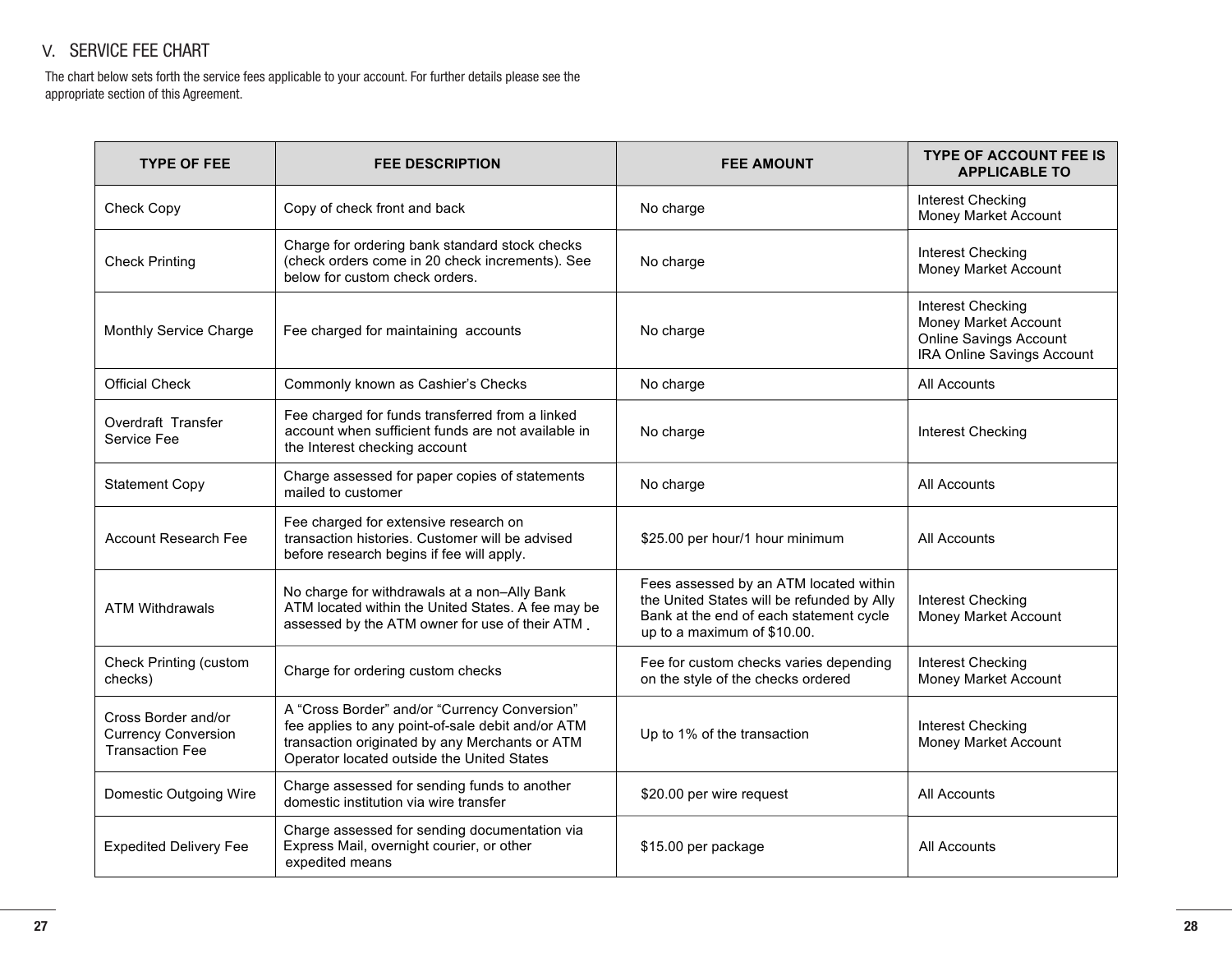| <b>TYPE OF FEE</b>                  | <b>FEE DESCRIPTION</b>                                                                                                                                                                                                          | <b>FEE AMOUNT</b>                                                                                                                                                                                | <b>TYPE OF ACCOUNT FEE IS</b><br><b>APPLICABLE TO</b>                                            |
|-------------------------------------|---------------------------------------------------------------------------------------------------------------------------------------------------------------------------------------------------------------------------------|--------------------------------------------------------------------------------------------------------------------------------------------------------------------------------------------------|--------------------------------------------------------------------------------------------------|
| Fee for Excessive<br>Transaction(s) | Fee for each transfer from an account to another<br>account or third party that exceeds six (6)<br>withdrawal transactions per statement cycle (see<br>section I.C.10 for details)                                              | \$10.00 for each transfer that exceeds the<br>limit                                                                                                                                              | <b>Online Savings Account</b><br>IRA Online Savings Account<br>Money Market Account              |
| Fee for Overdraft Item<br>Paid      | Fee assessed when a presented transaction(s),<br>other than a one-time debit card transaction or<br>ATM withdrawal, causes or could cause your<br>account to not have sufficient funds available                                | \$25.00/1 fee maximum/day;<br>If on the same day you would be subject<br>to a Fee for Overdraft Item Paid and a Fee<br>for Overdraft Item Returned, only one<br>\$25.00 fee would be applicable. | Interest Checking<br>Money Market Account<br><b>Online Savings Account</b>                       |
| Fee for Overdraft Item<br>Returned  | Fee assessed when a presented transaction(s) is<br>returned, other than a one-time debit card<br>transaction or ATM withdrawal, and such return<br>causes or could cause your account to not have<br>sufficient funds available | \$25.00/1 fee maximum/day; If on the same<br>day you would be subject to a Fee for<br>Overdraft Item Paid and a Fee for<br>Overdraft Item Returned, only one \$25.00<br>fee would be applicable. | Interest Checking<br>Money Market Account<br><b>Online Savings Account</b>                       |
| <b>Returned Deposit Items</b>       | Charge assessed for checks or other items<br>deposited to your account that are returned by<br>the paying bank                                                                                                                  | \$7.50 per item                                                                                                                                                                                  |                                                                                                  |
| Stop Payment                        | Charge for placing a stop order on a paper check,<br>Bill Pay check, or other items.                                                                                                                                            | \$15.00 per stop payment request                                                                                                                                                                 | Interest Checking<br>Money Market Account<br><b>Online Savings Account</b><br>IRA Online Savings |